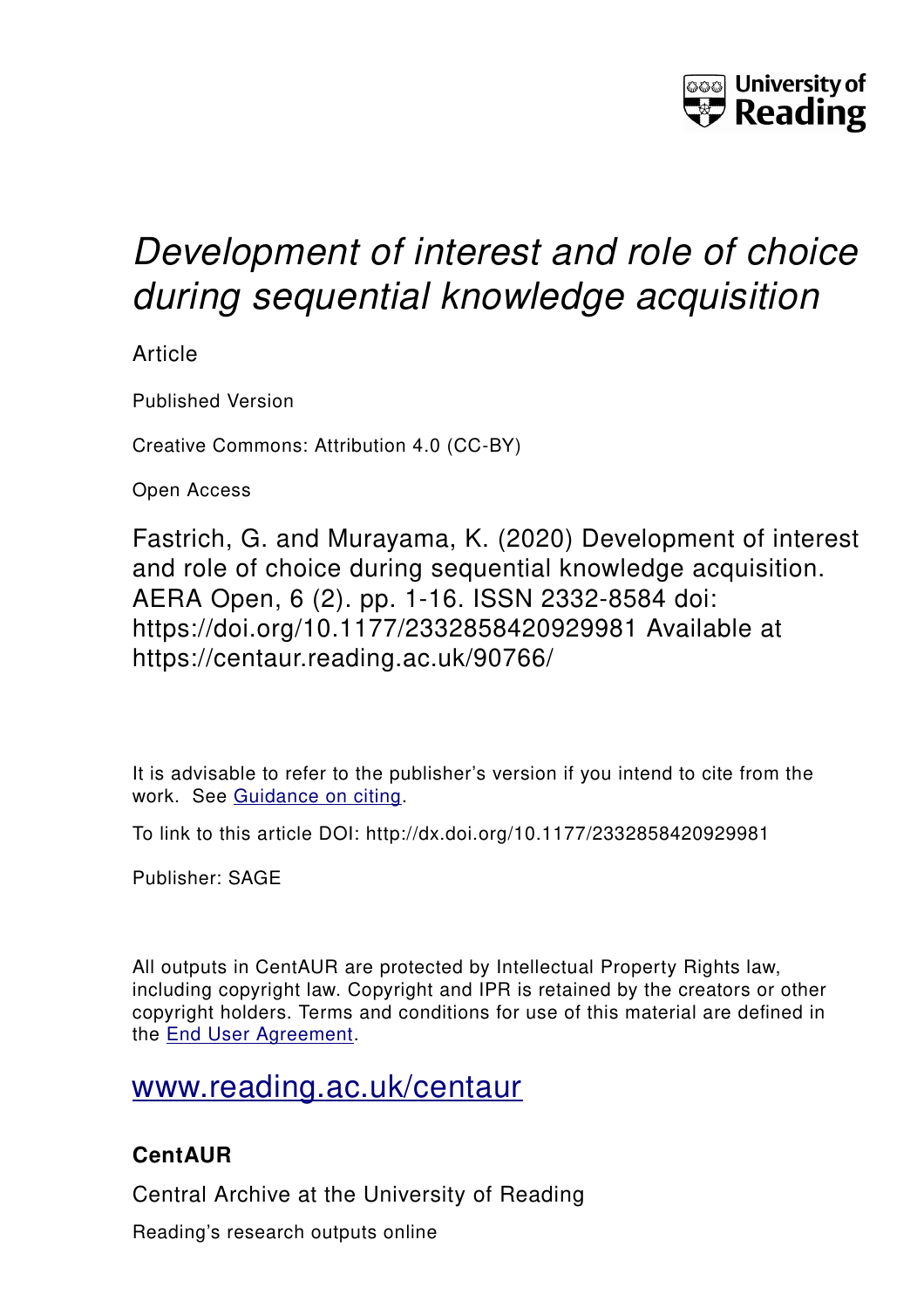### **Development of Interest and Role of Choice During Sequential Knowledge Acquisition**

#### **Greta M. Fastrich**

*University of Reading University of Western Australia* **Kou Murayama** *University of Reading Kochi University of Technology University of Tübingen*

*Interest is an important motivational element for learning in the school environment. However, little research has directly addressed how interest changes over time as knowledge accumulates. To gain a better understanding of how knowledge acquisition influences intraindividual change of interest, we developed a novel paradigm in which participants gain step-bystep information about lesser known countries. After reading each piece of information, participants rated their interest in the country. Growth-curve modelling showed that interest grows during knowledge acquisition until it eventually stalls and starts to decline. We also found that the opportunity to choose information boosted the growth in interest and delayed its decline. Further analysis revealed that people disengaged from a topic (i.e., stopped accessing information about a particular country) when their interest started to decrease.*

Keywords: *situational interest, self-determination, curiosity*

Interest serves as one of the most important motivational and affective functioning in our everyday life.<sup>1</sup> Interest can be conceptualized as a cognitive and affective willingness to engage in a specific activity in the absence of any extrinsic incentives (for discussion on different conceptualizations, see Renninger & Hidi, 2011), and previous studies have shown that interest enhances a variety of outcomes, such as work performance (see Nye et al., 2012, for a review), life quality (Kashdan & Steger, 2007), and physical health (Richman et al., 2005). Within the field of education psychology, a vast number of empirical studies have revealed the beneficial effects of interest on a variety of learning outcomes, such as student engagement (Patall et al., 2016; Renninger & Bachrach, 2015), and course selection (Köller et al., 2001).

#### *Development of Interest*

In comparison with other motivational and emotional constructs, one of the remarkable features of interest is that it develops over time. A student cannot be interested in a specific topic or an object all of a sudden; there must be a trajectory of how the student became interested in it. Thus, to provide a comprehensive picture about human interest, it is essential to understand the mechanisms underlying interest development. There have been a number of theories that delineate the different components and possible development of interest (Krapp, 2002; Ryan & Deci, 2000; Litman & Jimerson, 2004). One of the most influential models is the four-phase model of interest development proposed by Hidi and Renninger (2006; see also Renninger & Hidi, 2017, for an updated version of the model). This model posits two different types of interest*—situational interest* and *individual interest*. Situational interest refers to interest that arises in response to situational factors, whereas individual interest refers to interest that rests within the person and lets someone seek out repeated engagement with the topic of interest. Situational interest is specific to a task (Chen et al., 2001) and to a person (Schiefele, 2009), and it is normally characterized by an increased attention toward a topic, the will to learn more about it, and positive feelings toward it (Krapp, 2002). Importantly, repeated exposure to situational interest for a specific topic can lead to longer periods of situational interest until eventually the person might actively seek out information about that topic without needing a situational trigger and this phase of interest development is called individual interest.

Creative Commons Non Commercial CC BY-NC: This article is distributed under the terms of the Creative Commons  $\odot$ Attribution-NonCommercial 4.0 License (https://creativecommons.org/licenses/by-nc/4.0/) which permits non-commercial use, reproduction and distribution of the work without further permission provided the original work is attributed as specified on the SAGE and Open Access pages (https://us.sagepub.com/en-us/nam/open-access-at-sage).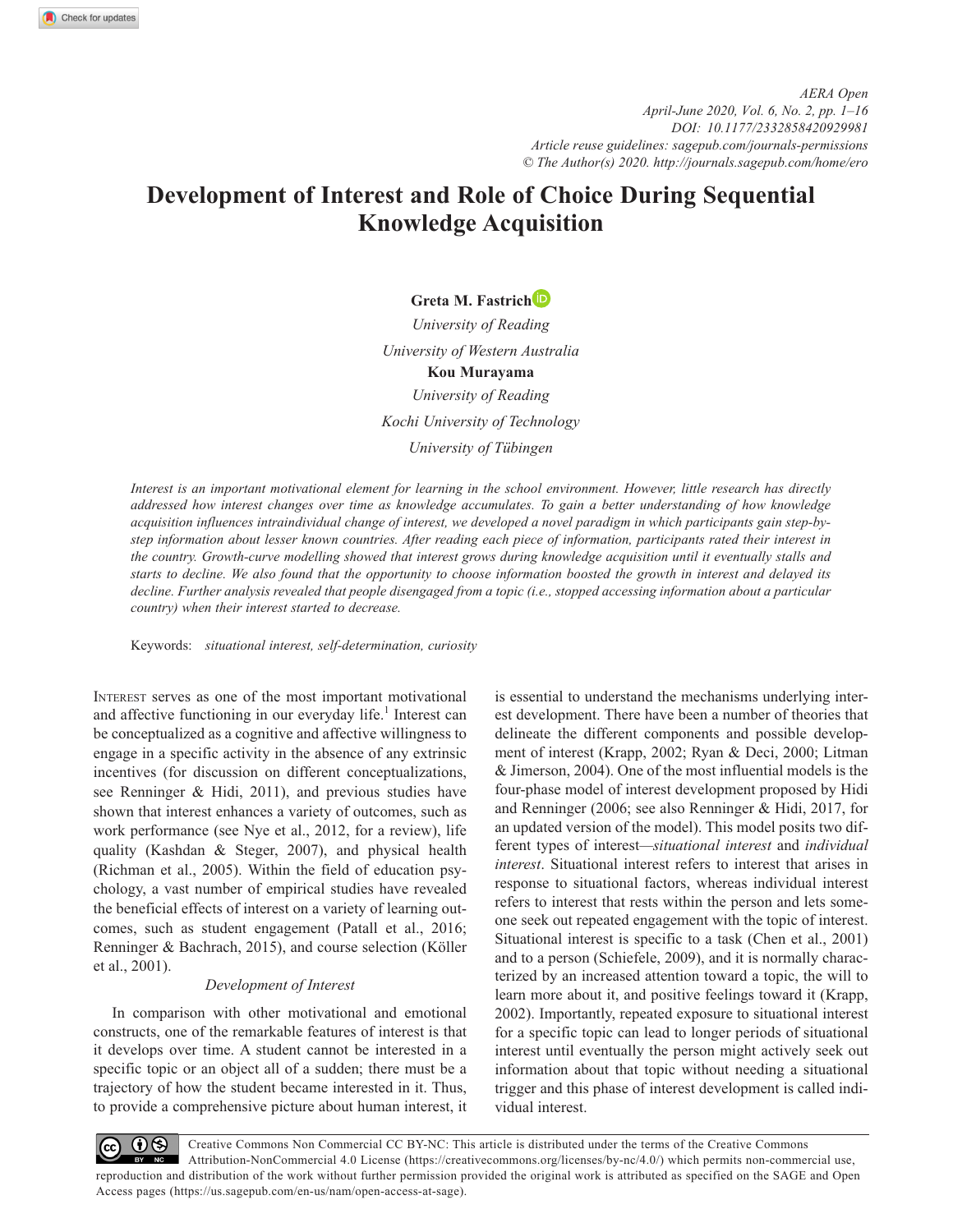The longitudinal development of individual interest in school subjects has been well documented (e.g., Eccles et al., 1993; Frenzel et al., 2010; Hedelin & Sjöberg, 1989), much less is known about the development of situational interest, for example, when reading a book or attending a class. In fact, while previous studies identified many important factors that trigger situational interest such as vividness (Sadoski, 2001; Schraw et al., 1995), novelty (Berlyne, 1960), and task difficulty (Tanaka & Murayama, 2014), there has been substantially less empirical work that has examined the development of situational interest over time; indeed it has been pointed out that it is a topic that is poorly understood (Renninger & Su, 2012; Tapola et al., 2013). One of the reasons is that researchers consider situational interest as variable and unstable, being influenced by many momentary factors such that it is difficult to draw a systematic growth trajectory.

In fact, when we reviewed the previous studies that tracked students' situational interest in a classroom over a specific time period (e.g., during a class, over a course, etc.), these studies provided inconsistent findings. Holstermann et al. (2012) showed that self-reported situational interest increased during a frog dissection lesson while Randler and Bogner (2007) found a decrease in self-reported situational interest over the course of an educational unit about ecosystems. Some other studies showed an even more nuanced picture on how situational interest develops. For example, Rotgans and Schmidt (2011) showed that, over the course of a problem-based learning session, students' self-reported situational interest rose up after they were introduced to the task they should do, but then it decreased over the actual work. On the other hand, Fulmer and Tulis (2013) found the opposite: During their reading task self-reported situational interest first dropped and then began to increase over the course of the task.

Although these findings are discouraging, interpretation of these findings in relation to the development of situational interest is difficult in three respects. First, although these studies examined the change in interest within a specific situation, students should have some prior knowledge about the topic, and therefore interest assessed in these studies could reflect both situational and individual interest. In fact, previous studies showed that prior knowledge is a strong predictor of individual interest in a specific topic (Alexander et al., 1994). Higher individual interest alters how people perceive and evaluate new information on a topic, potentially modulating the rewarding feeling of interest when they acquire the new information (Murayama et al., 2019). In addition, prior knowledge influences the perceived novelty of the new material. For example, a student who has paid close attention to the anatomy of the body would be able to identify the organs in a frog dissection with greater ease than a student who has little knowledge about general anatomy. Second, many aspects of these studies were not well controlled for and it is not easy to compare the findings without taking into account these contexts. In fact, Knogler et al. (2015) compared how situational interest for the same topic compared across a range of different interventions. High school students' situational interest was measured during different phases of a problem-solving task (e.g., briefing, inquiry, role-play). They found that the interest experienced during the different tasks was highly variable and only partially related to the individual interest measured before the interventions, indicating the complexity of capturing the development of situational interest. Finally, because these studies assessed situational interest only for a few time points, it is difficult to understand the precise developmental trajectory of situational interest. In fact, Ainley et al. (2002) emphasized the importance of repeated measurements to understand the nature of situational interest, given that situational interest can fluctuate at every moment.

#### **Knowledge Accumulation as a Critical Factor for the Development of Situational Interest**

The primary purpose of the current study is to detect and examine the development trend of situational interest. We specifically focus on one critical factor of interest development in a systematic manner: accumulation of knowledge or information gain. Despite a variety of theoretical perspectives, there seems to be a wide consensus that the accumulation of knowledge is critically related to interest development. Indeed, interest is often classified as one of the *epistemic emotions* in the literature, which refers to the emotions produced by knowledge-acquisition or knowledge generation activities (Morton, 2010; Pekrun & Linnenbrink-Garcia, 2014; Pekrun & Stephens, 2012). To the best of our knowledge, however, no studies have systematically investigated how the accumulation of knowledge influences the developmental trajectories of situational interest (except for less controlled studies like case studies, e.g., Pressick-Kilborn, 2015).

Importantly, to elucidate a potential systematic relationship between knowledge acquisition and situational interest, we adopted a design that addresses the critical issues identified above. In the current work, we presented participants with a series of facts from different categories (e.g., politics) about countries that really exist but people generally know little about (e.g., Chad, Dominica), and assessed participants' self-reported situational interest after the presentation of each category. This paradigm allows us to depict the developmental trajectory of situational interest as a function of the amount of information exposure in a systematic and fine-grained manner. For example, by using lesser known but existent countries as learning materials, we can control for participants' prior knowledge by design while keeping the experiment as realistic as possible. Thus, this procedure minimizes the confounding of previous knowledge that was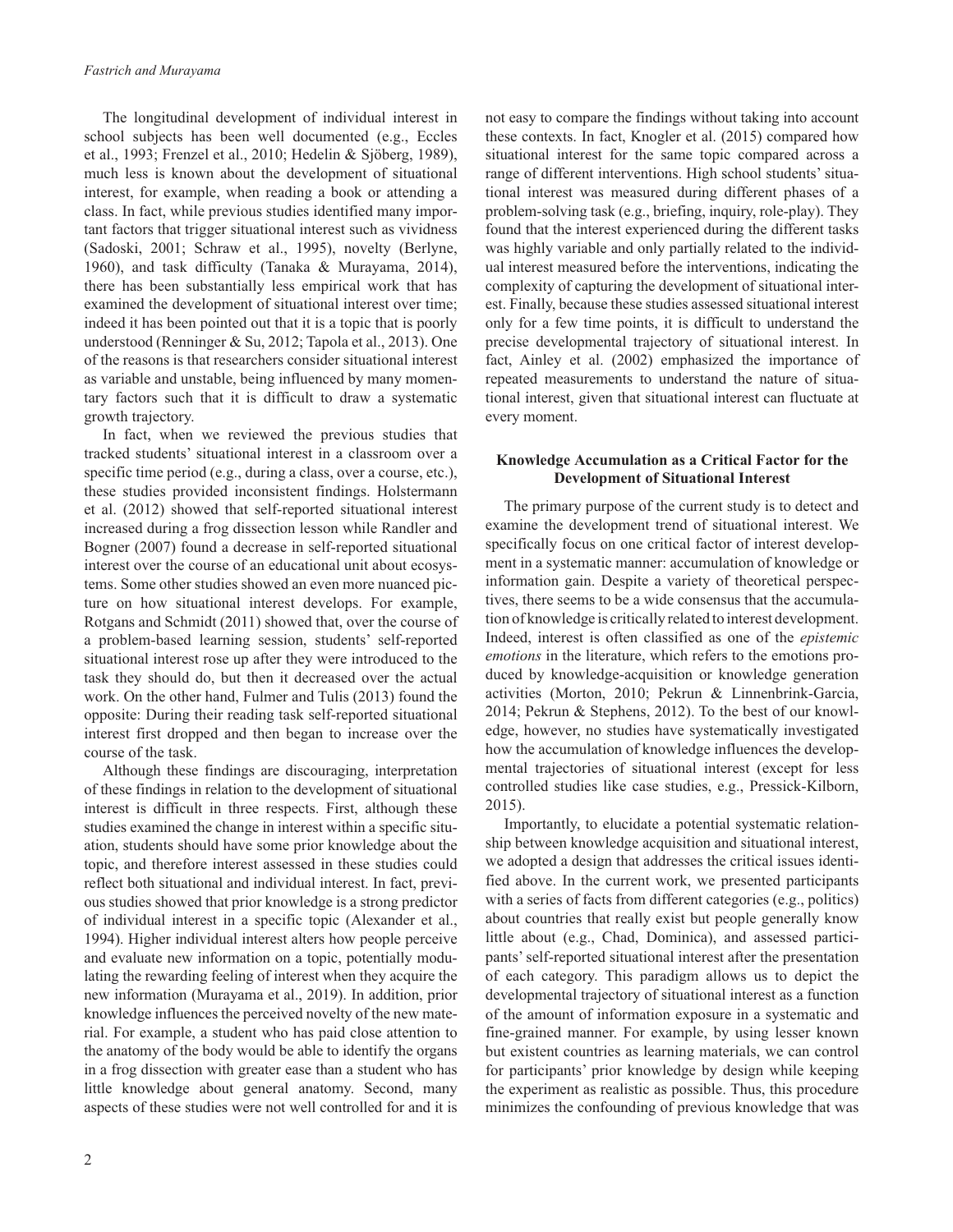present in the previous literature. Also, the information reading task we used has some educational relevance (i.e., this type of reading task is often required in education) but at the same time, it is simple enough to allow for experimental control, which was not sufficiently addressed in the previous literature. Finally, the task assesses participants' situational interest with a number of measurement points per participant and country, allowing us to understand the relatively precise developmental trajectories of situational interest.

Of course, there is an inevitable trade-off in this paradigm. For example, by controlling for prior knowledge, our paradigm essentially addresses the development of situational interest only in the early stages of interest development, that is, before people acquire substantial amount of knowledge and develop individual interest. In addition, our paradigm does not explicitly measure knowledge acquisition; we simply exposed the participants to information and did not assess their depth of understanding and degree of integration. Finally, by using a simple reading task, we did not address potential influence of many contextual and taskspecific factors. While we acknowledge the importance of these factors, to comprehensively understand the growth trajectory of situational interest in more complex educational settings, we deliberately chose this simplified and controlled paradigm with the aim to investigate a potential *foundational* mechanism underlying the development of situational interest.

There are at least three theories that provide us with an understanding of how this relationship might manifest. Information gap theory (Loewenstein, 1994) proposes that interest is triggered by information gaps, a discrepancy between what one knows and what one wants to know. According to the theory, we can expect that people would increase their interest as they acquire new information because the acquisition of new information would make people raise the desired level of knowledge even more, widening the gap between what they already know and what they desire to know. This theory, however, also predicts that sufficient knowledge acquisition would eventually fill the knowledge gap, decreasing interest in the topic due to the amount of surprise and novel knowledge gained being reduced. Similarly, Murayama et al. (2019) argued, in their reward learning framework, that knowledge acquisition boosts the rewarding value of new knowledge until people are subjectively satiated. In other words, they expected that new information has rewarding properties that increase situational interest over time (for the link between reward and interest, see also Hidi, 2016), but that it can also cause satiation if sufficient information is consumed. A similar prediction was also made by Kintsch (1980). In his description of cognitive interest when reading text materials, he argued that interest should be low at the beginning of a section due to the poor knowledge about the materials; afterward, interest should rise during the reading, as readers establish the sense

of what is being read; finally, it diminishes again, as the novelty of the material decreases and the material becomes predictable. Thus, we expect that situational interest increases as the knowledge accumulates but it eventually goes down once substantial knowledge is acquired, producing an inverted-U relationship between the amount of knowledge accumulated and the magnitude of situational interest.

Previous studies have provided some indirect evidence for this prediction. For example, Litman et al. (2005) used general knowledge questions and examined the relationship between participants' "feeling of knowing" (about the answer) and their interest in the answer. This study showed that people's interest was highest when the feeling of knowing is relatively high but not at the highest level, indicating an inverted-U relationship. Additional indirect evidence stems from research with infants. Kidd et al. (2012, 2014) tested auditory and visual exploration behavior in infants. They found that infants tended to fixate the most on stimuli of medium complexity—when they are neither too complex to understand nor already known to the child. Although the research focused on the complexity of the visual stimuli, the pattern of the results bears resemblance to the inverted U-curve observed in Litman et al. (2005). However, the findings from Litman et al. (2005) were essentially correlational, as the amount of knowledge was not directly manipulated; additionally, the work by Kidd et al. (2012, 2014) focused only on the complexity of simple visual stimuli, making it difficult to generalize the findings to the tasks that require conceptual knowledge. As such, the relationship between the amount of accumulated knowledge and situational interest still remains an open question.

#### *Role of Choice in the Development of Situational Interest*

The current study also aims to explore the role of choice in the development of situational interest. Acquisition of knowledge should influence interest development, but in real life, knowledge is not always passively provided. We often need to actively seek information to satisfy our interest and deepen our knowledge. That is, we need to make a choice on the information we want to acquire. In the context of school learning, we are often required to regulate our learning by selecting learning materials out of our own choice and deciding the amount of time to work on specific learning materials (Murayama, Blake, et al., 2016).

However, our understanding of the precise relationship between choice and development of interest is still limited in two respects. First, although the literature has indicated that choice has positive effects on interest, none of the past empirical studies examined how choice influences the *development* (longitudinal trajectory) of situational interest. Indeed, most of the previous research has focused on the effects of choice on interest that was assessed only at one time point (see Patall et al., 2008, for a review). Critically,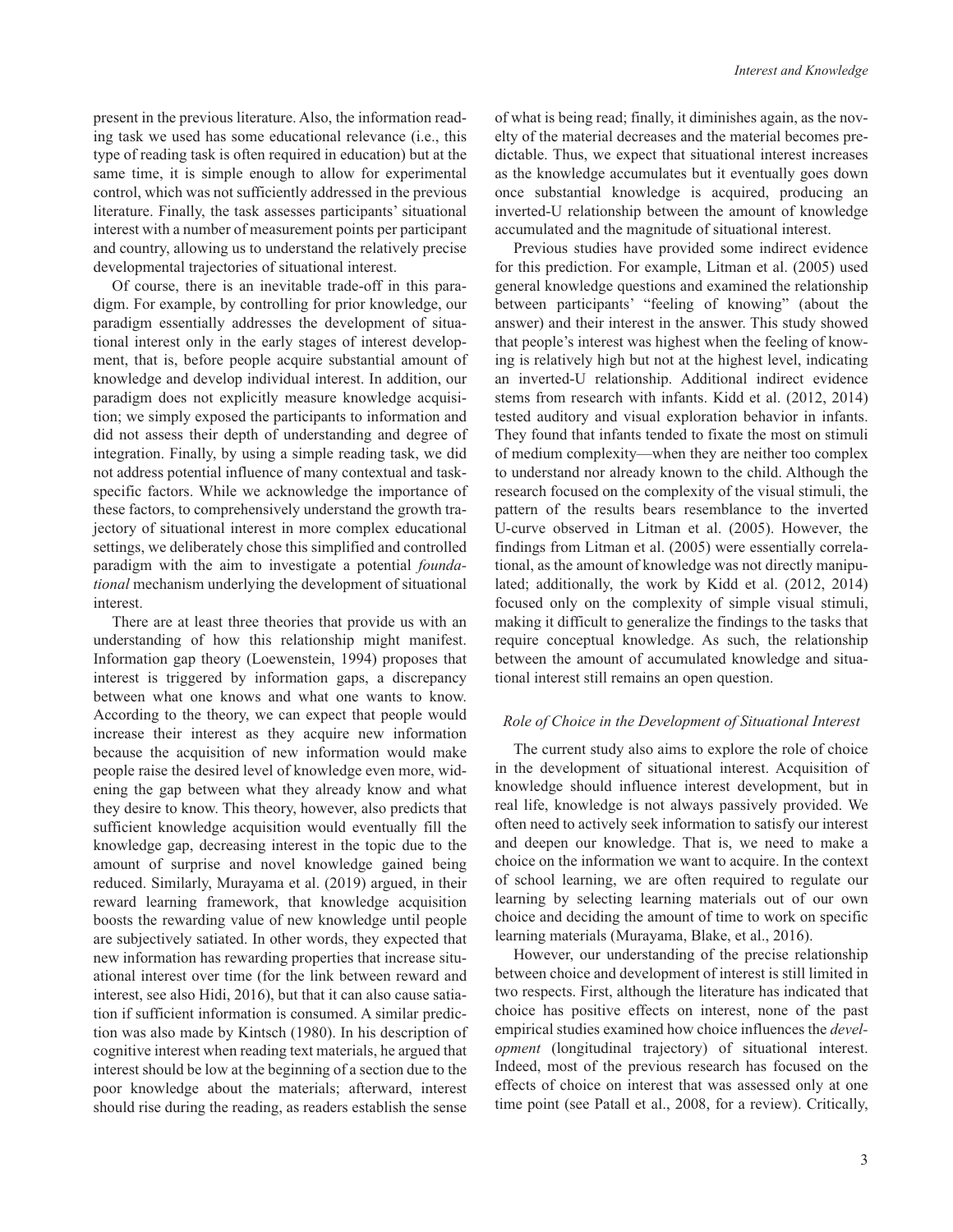having an effect at a specific time point is conceptually and statistically independent of having an effect on developmental trajectories (Murayama et al., 2017). For example, it is possible that choice has a positive impact on the initial situational interest but exhibits little effects on the development of situational interest. If this is the case, the choice effect on interest may be considered as limited.

Second, there is also limited research on how interest influences people's choice of learning topic itself. When learners need to decide on learning materials themselves, interest can also serve as a motivating factor that determines people's choice behavior. If a student loses interest in the current learning materials, for example, this decreased interest may lead the student to switch to a new learning material. The relationship between people's interest and decision of disengagement/continuation has been discussed in the literature (Renninger & Hidi, 2017) and has received some correlational support (Ennis et al., 1997). However, previous studies did not examine the relationship in the context of knowledge acquisition process, making it unclear how the knowledge acquisition, development of interest, and people's choice of disengagement or continuation from/on a task are dynamically related to each other.

To address these issues in the current work, half of the participants were allowed to select the information category that they wanted to know about, whereas the other half of participants were not. We examined how the provision of choice opportunity influenced the developmental trajectory of situational interest. Importantly, we gave participants the choice to switch to a new country and examined whether, and how, situational interest predicted people's disengagement or continuation of information seeking of a particular country. This design enables us to examine the dynamic relationship between information exposure, development of interest, and people's choice of disengagement or continuation behavior. We tentatively expected that choice opportunity would have a boosting effect on the development of interest, given that choice enables a person to select the material that has the highest appeal to them, thus potentially boosting the general interest in the topic. We also tentatively expect that interest would predict people's disengagement behavior as the feeling of interest should serve as a guide for what a person wants to study.

#### *Current Research*

In sum, the current research addresses the developmental trajectory of situational interest as a function of the amount of information exposure (Studies 1–3) and investigates the role of choice in interest change during the early stages of interest development (Studies 2 and 3). We did so by using a novel paradigm that we developed to examine the growth trajectory of situational interest in a systematic and controlled manner. We expected that participants' situational

interest would grow as they read more information, but the growth eventually stops and interest goes down at some point producing an inverted-U relationship between the amount of information read and the magnitude of situational interest. We also expected that choice opportunity boosts the growth of situational interest, and situational interest in turn predicts whether participants disengage from learning the current topic.

#### **Study 1**

#### *Method*

*Participants.* We recruited participants through Amazon. com's Mechanical Turk. We excluded participants who did not complete the experiment prior to the data analysis. In the end, 47 (21 females) U.S. participants with a mean age of 33.8 years  $(SD = 8.60)$  completed the task. Thirty-six participants were Caucasian, five Asian/Pacific Islanders, two Hispanic, one Native American, one African American, and one multiracial. Most of the participants reported to have either a bachelor's degree  $(N = 23)$  or some college education without a degree  $(N = 12)$  as their highest level of education. All participants reported to have English as their native language. Participants received \$3 for their participation. Note that we deliberately collected many data points from every participant to address the statistical power and the efficiency of statistical estimation: in total 4,140 data points were used for data analysis. As there are many unknown parameters in our model, conducting a priori power analysis is unrealistic. However, this overall number of data points seems to be sufficient to detect small to medium effects in standard growth curve models (Muthén & Curran, 1997).

*Materials.* Materials consist of information about 24 lesser known countries (see Table 1 for examples). These countries were chosen to satisfy a high level of diversity in terms of geography (e.g., Andorra, Burkina Faso). For each country, information regarding 10 categories (e.g. "Early history," "Religion") was collected from different sources on the internet (e.g. Wikipedia; TheArda; Everyculture). The average word count per category is 101.52 (*SD* = 21.49) with the highest average word count found in "Demographics" (139) and the lowest in "Trivia" (59.25).

*Procedure.* The experiment was conducted online and was created using Collector (GitHub, n.d.). Before the start of the experiment, participants were told that their aim was to "gain some information about different countries," that the experiment would take about 40 minutes, and were asked to ensure that they would remain undisturbed during that time.

In the main part of the experiment, participants were presented with the information about countries. For a given country, the information about each category was displayed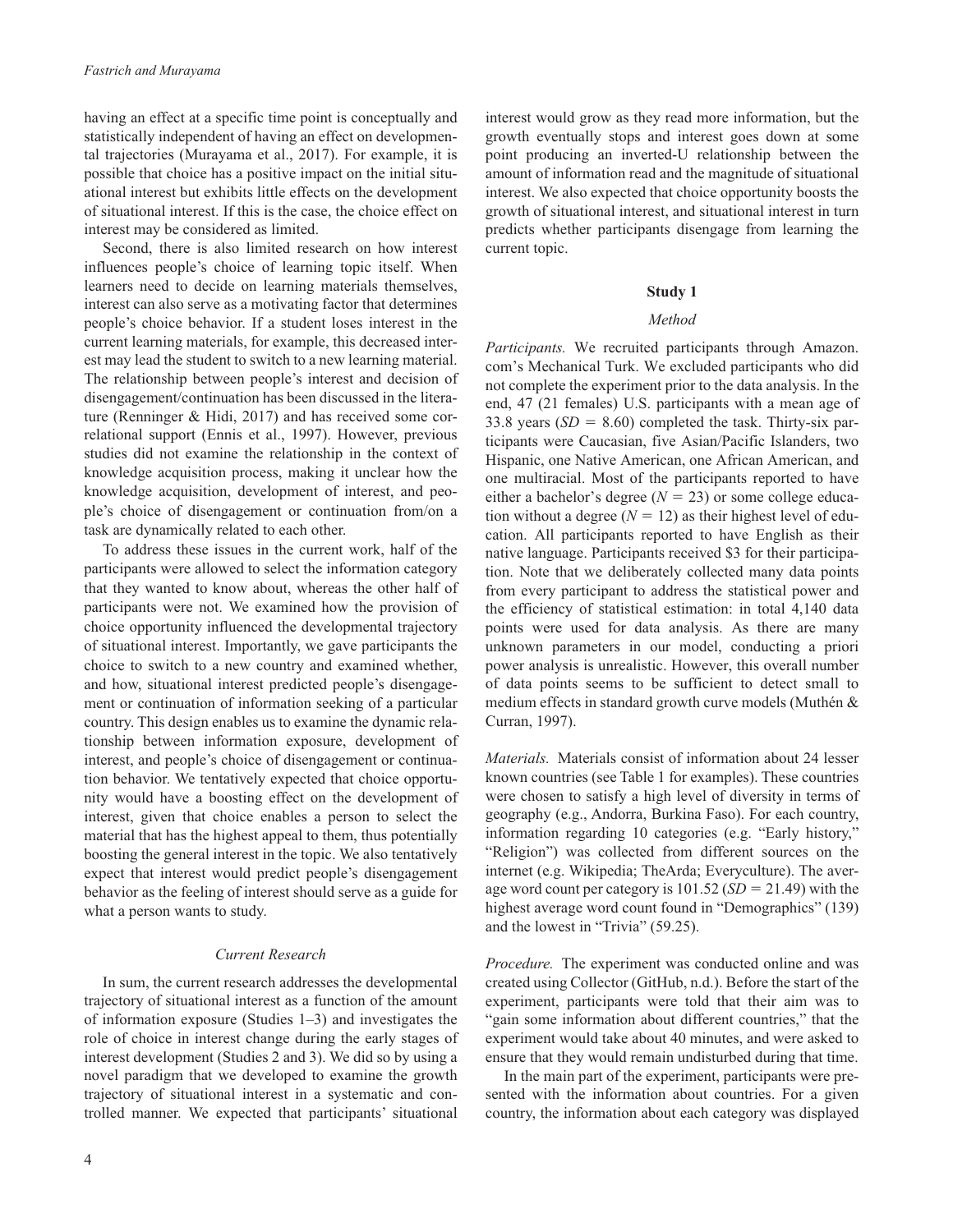TABLE 1 *Examples of Information Provided to the Participant*

| Country | Geography                                                                                                                                                                                                                                                                                                                                                                                                   | Childhood and education                                                                                                                                                                                                                                                                                                                                                                                                                                                                                                                                                                                                                                             |
|---------|-------------------------------------------------------------------------------------------------------------------------------------------------------------------------------------------------------------------------------------------------------------------------------------------------------------------------------------------------------------------------------------------------------------|---------------------------------------------------------------------------------------------------------------------------------------------------------------------------------------------------------------------------------------------------------------------------------------------------------------------------------------------------------------------------------------------------------------------------------------------------------------------------------------------------------------------------------------------------------------------------------------------------------------------------------------------------------------------|
| Bahrain | The Kingdom of Bahrain is a small island country<br>situated near the western shores of the Persian<br>Gulf in the Middle East. It is an archipelago<br>with Bahrain Island, the largest land mass,<br>measuring 55 km (34 mi) long by 18 km (11 mi)<br>wide. It consists of 22 islands.                                                                                                                    | Boys and girls are raised separately and according to different<br>standards. From an early age girls have much more<br>responsibility than their brothers, who have more freedom to<br>play and amuse themselves. Education is free. Primary school<br>lasts for 6 years, intermediate school for 3 years, and secondary<br>school for another 3 years. The literacy rate is 85%: 89% among<br>males and 79% among females.                                                                                                                                                                                                                                        |
|         | Bahrain has an arid climate. Bahrain has two<br>seasons: an extremely hot summer and a<br>relatively mild winter. During the summer<br>months, from April to October, afternoon<br>temperatures average 40 °C (104 °F) and can<br>reach 48 °C (118.4 °F) during June and July.                                                                                                                              | There are two universities in the country: the University of<br>Bahrain with nine thousand students and the Arabian Gulf<br>University at Manama with seven hundred. The College of<br>Health Sciences trains nurses and hospital technicians. Many<br>families that can afford to do so, send their children abroad for<br>higher education.                                                                                                                                                                                                                                                                                                                       |
| Lesotho | Lesotho is the only independent state in the world<br>that lies entirely above $1,000$ meters $(3,281$ ft)<br>in elevation. Its lowest point of 1,400 meters<br>$(4,593 \text{ ft})$ is thus the highest in the world. Over<br>80% of the country lies above 1,800 meters<br>(5,906 ft). Lesotho is also the southernmost<br>landlocked country in the world and is entirely<br>surrounded by South Africa. | "It takes a village to raise a child" is a well-known and accurate<br>description of African practices. Every village woman is eligible<br>to correct an erring child, to rescue one in difficulty, and to<br>encourage all. When a child is able to begin school (age varies<br>from 5-10 years), the mandatory school dress or shirt is passed<br>from one family to another. Many boys do not attend school for<br>years because they begin at age 5 or 6 to herd and care for the<br>livestock. Despite high levels of child labor, 85% of children<br>older than 14 years are literate. As such, Lesotho holds one of<br>the highest literacy rates in Africa. |
|         | Because of its altitude, Lesotho remains cooler<br>throughout the year than other regions at the<br>same latitude. Most of the rain falls as summer<br>thunderstorms.                                                                                                                                                                                                                                       | A very small percentage of the population reaches a higher level<br>of education. Very wealthy families send their children to higher<br>education in England.                                                                                                                                                                                                                                                                                                                                                                                                                                                                                                      |
| Moldova | The largest part of the nation lies between two<br>rivers, the Dniester and the Prut. The western<br>border of Moldova is formed by the Prut river,<br>which joins the Danube before flowing into<br>the Black Sea. The country is landlocked, even<br>though it is very close to the Black Sea. While<br>most of the country is hilly, elevations never<br>exceed 430 m (1,411 ft).                        | Children generally grow up close to their grandparents, who<br>teach them songs and fairy tales. Girls are expected to help their<br>mothers from an early age and also take care of smaller siblings.<br>A good child is expected to be God-fearing and shy and does<br>not participate in adult conversations without being asked to do<br>so. Almost all the population is literate: the literacy rate of the<br>population aged 15 years and older is estimated at 99.4% (as of<br>2015).                                                                                                                                                                       |
|         | Moldova has a climate which is moderately<br>continental; its proximity to the Black Sea<br>leads to the climate being mild and sunny. The<br>summers are warm and long, with temperatures<br>averaging about 20 °C (68 °F), and the winters<br>are relatively mild and dry, with January<br>temperatures averaging $?4 °C$ (25 °F).                                                                        |                                                                                                                                                                                                                                                                                                                                                                                                                                                                                                                                                                                                                                                                     |

one after another and participants were encouraged to "read the information provided to [them] carefully". Categories were displayed in random order and participants could keep track of which categories were already displayed and which they would still be able to read via a sidebar (Figure 1). After reading each category information participants were asked to rate their liking of ("How much do you like this country?") and interest in the country ("How interesting do you find this country?") on a scale from 1 to 7, with 1 indicating "*not at all*", and 7 indicating *very much*. We assessed liking in addition to interest to examine whether the pattern of results are driven by how much they liked the country; liking is a constituent element of interest but interest has some unique motivational and emotional components that cannot be reduced to liking (Silvia, 2005). By comparing the results with and without liking, we can obtain a better idea of which components of interest are responsible for the main findings. After reading the information of all categories (i.e., 10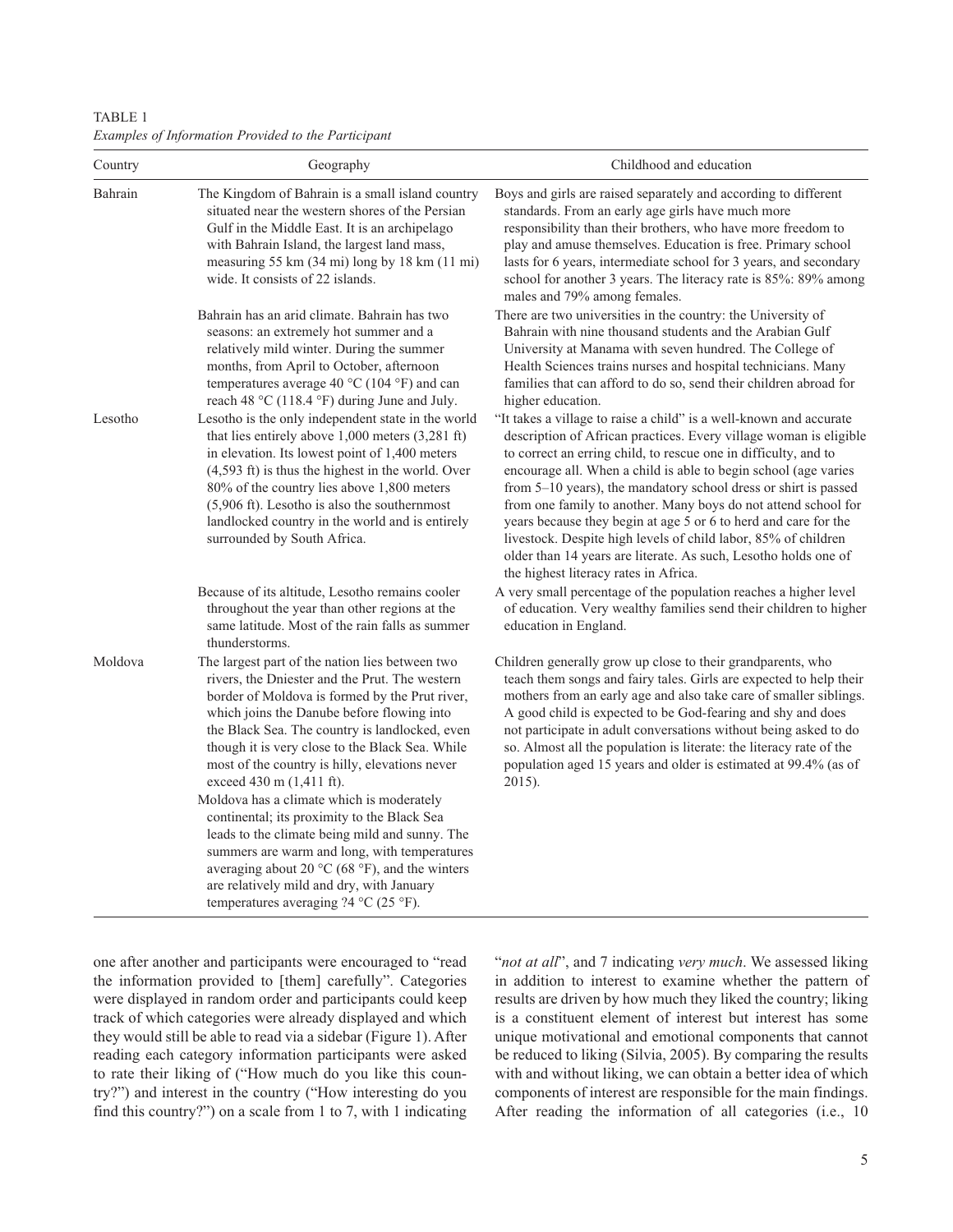#### **East Timor**



#### ROLE OF WOMEN

Although there are some parts of East Timor that are traditionally matriarchal, patriarchy is dominant. This is reflected in numerous ways, but particularly in the practice of polygamy. Another aspect of patriarchy is that only men can own property. This is particularly an issue in the Districts, and makes the women even more financially dependent on men. This makes women vulnerable to exploitation (especially sexually)

Yet, family bonds in East Timor are very strong and especially held together by the women. Many women lost their husbands in the massacre in 1999 and many were raped during the time of oppression.



FIGURE 1. *Layout of the experiment.* 

categories), participants were presented with the information about another country. The presentation order of the countries was randomized across participants.

Before the first category information of a country was presented, participants answered a set of screening questions that assessed (1) whether participants had visited the country before, (2) whether they had met someone from the country before, and (3) their familiarity of the country. If participants answered the first two questions with "yes" or indicated a familiarity higher than 3 in the last question, they were immediately directed to the next country. This procedure was implemented to ensure that participants were exposed only to the countries that they did not know, allowing us to control for participants' prior knowledge about the countries. After participants passed these screening questions, they rated their initial liking and interest before seeing the first category information. If they did not know the country at all, they were asked to base their judgement on their gut feeling when they read the countries' name.

The experiment was completely self-paced. Participants went through as many countries as they could before 30 minutes after the start of the experiment had elapsed.

#### *Results*

Descriptive statistics of Study 1 can be found in the online supplement (S1).

*Growth-Curve Model of Interest Development.* To determine how interest developed over time as they acquire information, a three-level hierarchical growth-curve model (Level 1: trials, Level 2: countries, and Level 3: persons) was used to describe interest as a function of how much information was read about a country. The three-level growth-curve modeling allows us to examine overall growth trajectories of interest while taking into account betweencountry and between-person differences in growth trajectories. Interest was the dependent variable. The linear and the quadratic effects of information were included as predictors at Level 1. Thus, Level-1 equations are presented below:

$$
\text{Interest}_{i_{ijk}} = \pi_{0jk} + \pi_{1jk} * \left( \text{Information}_{ijk} \right) +
$$
\n
$$
\pi_{2jk} * \left( \text{Information}_{ijk} \right)^2 + e_{ijk},
$$

Interest<sub>ik</sub> represents the interest  $k$ th person in the *j*th country at *i*th trial. Information<sub>ik</sub> represents the amount of information read by the *k*th participant for the *j*th country at *i*th trial. The first information was coded as 1 and the last information was coded as 10.  $\pi_{0ik}$ ,  $\pi_{1ik}$ , and  $\pi_{2ik}$  respectively represent the components of intercept, linear slope, and quadratic slope of the *k*th participant's growth trajectories in the *j*th country.

In the country level, we controlled for participant's initial familiarity of the country (*Country Familiarity*) by modeling  $\pi_{0jk}$ ,  $\pi_{1jk}$  and  $\pi_{2jk}$  as a function of *Country Familiarity* and residuals *r*. Hence, Level-2 equations were the following:

$$
\pi_{0jk} = \beta_{00k} + \beta_{01k} * (Country Familiarity_{jk}) + r_{0jk},
$$
  
\n
$$
\pi_{1jk} = \beta_{10k} + \beta_{11k} * (Country Familiarity_{jk}) + r_{ijk},
$$
  
\n
$$
\pi_{2jk} = \beta_{20k} + \beta_{21k} * (Country Familiarity_{jk}) + r_{2jk},
$$

*Country Familiarity* was group-mean centered. Here, for example,  $\beta_{00k}$  represents the intercept of interest for person *k*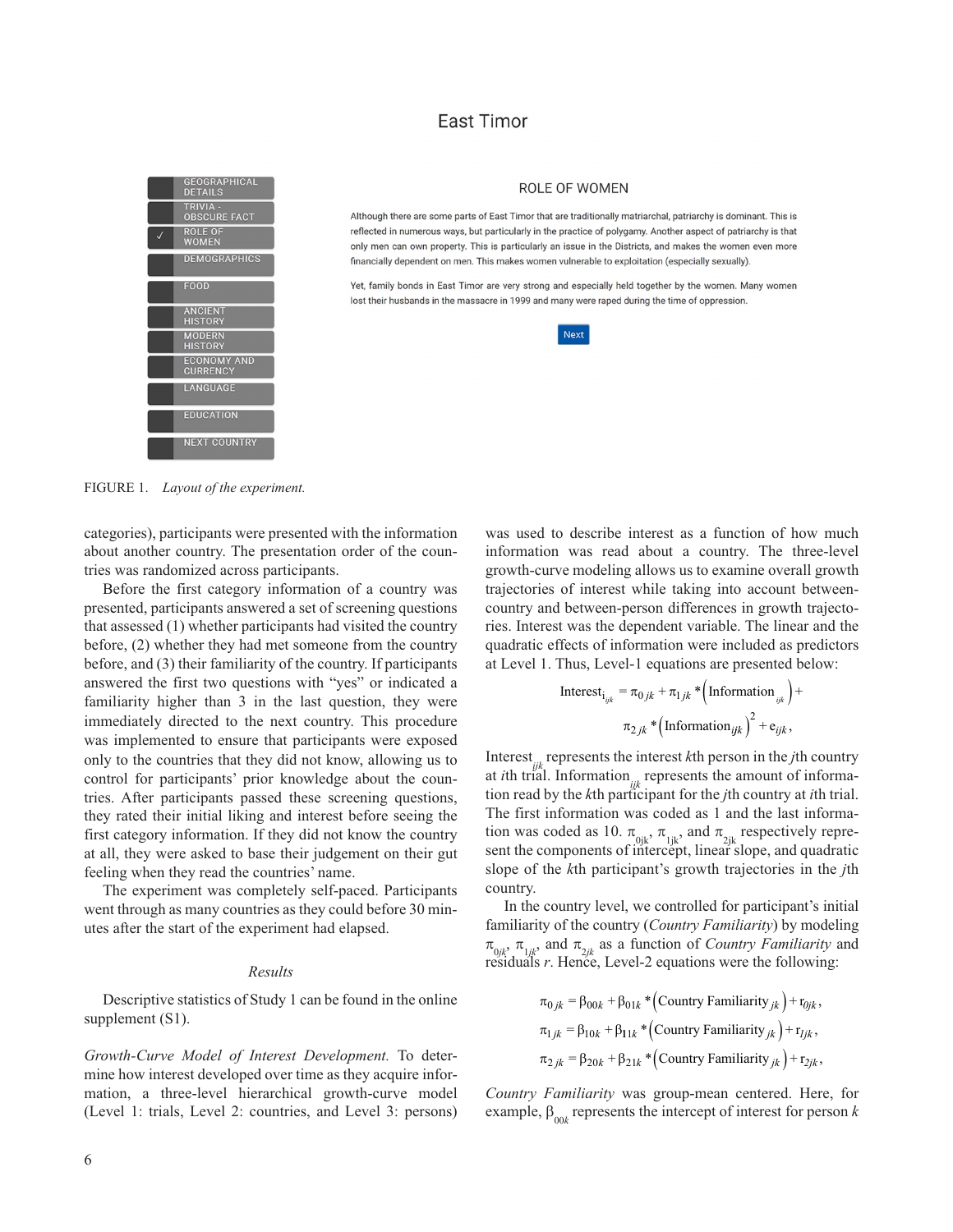#### TABLE<sub>2</sub>

*Interest as a Function of Linear Effect of Information and Quadratic Effect of Information in Study 1 Without (Model 1) and With Liking (Model 2) as a Control Variable*

| Variable                               | Model 1     | Model 2    |  |
|----------------------------------------|-------------|------------|--|
| Fixed effect                           | Coefficient |            |  |
| Level 1: Between trials                |             |            |  |
| Intercept $(\gamma_{000})$             | 3.680***    | 3.716***   |  |
| Linear information $(\gamma_{100})$    | $0.105**$   | $0.084***$ |  |
| Quadratic information $(\gamma_{200})$ | $-0.007**$  | $-0.005**$ |  |
| Liking $(\gamma_{300})$                |             | $0.540***$ |  |
| Level 2: Between countries             |             |            |  |
| Effect of country familiarity on       |             |            |  |
| Intercept $(\gamma_{010})$             | $0.242*$    | $0.240*$   |  |
| Linear information $(\gamma_{110})$    | 0.004       | 0.013      |  |
| Quadratic information $(\gamma_{210})$ | $-0.000$    | $-0.002$   |  |
| Liking $(\gamma_{310})$                |             | $-0.035$   |  |
| Random effects                         | Variance    |            |  |
| Level 2: Between countries             |             |            |  |
| Intercept $(r_0)$                      | $1.113***$  | $1.115***$ |  |
| Linear information $(r_1)$             | $0.374***$  | $0.306***$ |  |
| Quadratic information $(r_2)$          | $0.028***$  | $0.025***$ |  |
| Level 3 - Between participants         |             |            |  |
| Intercept $(u_{00})$                   | $1.271***$  | 1.233***   |  |
| Linear information $(u_{10})$          | $0.179***$  | $0.120***$ |  |
| Quadratic information $(u_{20})$       | $0.010**$   | 0.007      |  |

 $*_{p}$  < .05.  $*_{p}$  < .01.  $*_{p}$  < .001.

when country familiarity is at the mean level. Similarly, β<sub>1</sub>*k* represents the influences of Country Familiarity (of the *k*th participant in the *i*th country) on the relationship between linear information (*Information*) and interest for participant *k*. In the person level, only residuals (*u*) were included. For example, for  $\beta_{00k}$  and  $\beta_{01k}$ , the Level-3 equation looks like the following:

$$
\beta_{00k} = \gamma_{000} + u_{00k},
$$
  

$$
\beta_{01k} = \gamma_{010} + u_{01k},
$$

where  $\gamma_{000}$  and  $\gamma_{010}$  represents the intercepts and  $u_{00k}$  and  $u_{01k}$ represent the deviation from the intercept for a specific participant (i.e., residual).

The analyses were conducted using HLM 7 (Raudenbush et al., 2011). The parameters were estimated on the basis of full maximum-likelihood estimation. Given the large number of random effects, which often leads to convergence errors or unstable parameter estimates, only random effect variances with  $p < 0.5$  were included in the final model.

Parameter estimates are reported in Table 2. Figure 2 displays the estimated growth curves of interest. The results showed that interest increases significantly as the amount of



FIGURE 2. *Model predictions of interest development in Study 1. Predictions were calculated by resolving the model equations for the Information Steps 1 to 10. Country familiarity was kept constant as the average of the collected data set.*

information increases ( $\gamma_{100} = 0.105$ ,  $p = .005$ ). This trend, however, stops and then begins to decrease over time as can be seen by the significant negative quadratic effect of information ( $\gamma_{200} = -0.007$ ,  $p = .005$ ). These results are consistent with our hypothesis that interest development follows an inverted-U shape as a function of knowledge accumulation. Initial familiarity with the countries did not have significant impacts on the development of interest or its change  $(ps > .05)$ .

To disentangle the effects of liking and other elements in interest, we also included liking as a Level-1 controlling variable (with group-mean centering). We replicated these results with the current liking of the country included as a control variable. Results show a similar pattern (see Table 2).

#### *Discussion*

The results of Study 1 showed that both interest for a topic grow with the amount of information gathered. However, this trend does not continue limitlessly; instead, the growth of interest slows down (negative quadratic term) and even starts to decline at a certain point. This inverted-U relationship between the amount of information and interest is consistent with previous theoretical suggestions e.g., Kintsch, 1980; Loewenstein, 1994; Murayama et al., 2019), but to our knowledge, this is the first demonstration of this theoretical prediction with a strict manipulation of participant's information levels.

#### **Study 2**

Study 2 aimed to replicate the findings and extends them by examining the role of choice in the development of interest. In Study 1, participants were presented with a series of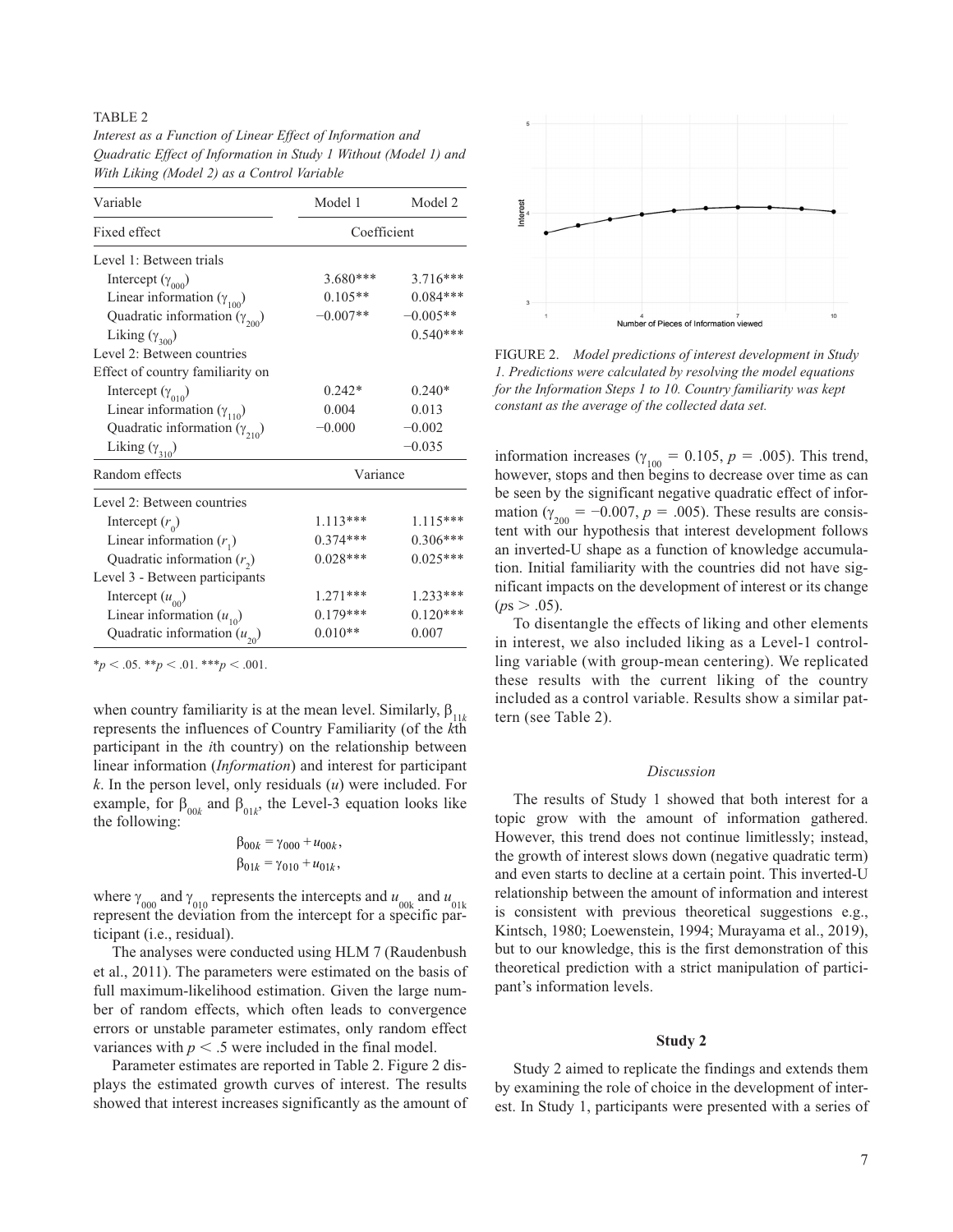information which was randomly selected by the program. In Study 2, in contrast, participants were given the choice how many pieces of category information they wanted to read. Half of them were also able to select the categories. We aimed to examine how choice manipulation would influence the development of interest observed in Study 1 and examine the effects of choice on continuation/disengagement of information seeking behavior.

#### *Method*

*Participants.* Again, only participants who completed the experiment were included. Seventy-five (39 female; *M* age  $= 36.3$  years; *SD*  $= 11.56$ ) participants were recruited over Amazon's MTurk. Participants either participated in the full-choice ( $N = 38$ ) or partial-choice condition ( $N = 37$ ). Fifty-two participants were Caucasian, nine African American, seven Asian/Pacific Islanders, five Hispanic, and two did not report their ethnicity. Most reported to have either a bachelor's degree  $(N = 23)$ , some college education without a degree ( $N = 19$ ), or a high school degree ( $N = 17$ ) as their highest level of education. All participants reported to have learned English during their early childhood. Again, participants received \$3 for their participation. A total of 3,305 data points was collected.

*Materials and Procedure.* The materials and basic procedure were the same as in Study 1. However, unlike Study 1, all participants were only required to read the information on 0 to 4 information categories (randomly sampled) for each country and to rate liking and interest each time after reading the information. We decided to include these "familiarization" trials to prevent participants from mindlessly moving to the next country and to catch and randomly vary participants' initial interest. Critically, in the end of the last familiarization trials, participants were given the choice of whether they wanted to gain more information about the same country (i.e., continue) or discontinue the current country and move on to a different country (i.e., disengagement). If they decided to continue, they saw another piece of information on the same country, rated liking and interest about the country, and made the same decision again. This process was repeated until the participant decided to discontinue and move on to the next country. When participants decided to discontinue the current country, a new country name was presented and (after the screening questions) familiarization trials started again. Participants were not aware of which country they would see next if they decided to disengage from the current country. In the full-choice condition, participants could choose the category from which they want to gain information after the familiarization trials (e.g., Demographics). In the partial-choice condition, participants could choose to see more information after the familiarization trials, but the category was randomly selected (by the program) like Study 1.

#### *Results*

General descriptive statistics of Study 2 can be found in the online supplement (S2).

*Growth-Curve Model of Interest Development.* All of the following analyses were run in HLM 7. We first tried to replicate the model from Study 1 with the data set of Study 2. However, we included additional predictors. At the trial level the variable *Familiarization* was added that represents whether participants were in the familiarization trials (*Familiarization* = 1) or not (*Familiarization* = −1). Hence, the Level-1 equation for the *i*th trial in the *j*th country for the *k*th participant was

Interest<sub>ijk</sub> = 
$$
\pi_{0jk} + \pi_{1jk} * (\text{Information}_{ijk}) +
$$
  
 $\pi_{2jk} * (\text{Information}_{ijk})^2 +$   
 $\pi_{3jk} * (\text{Familiarization}_{ijk}) + e_{ijk},$ 

where the outcome variable, *Interest*<sub>iki</sub> represents the amount of interest that participant *k* reported after they read the *i*th information about a country *j*.

The between-country variability of the intercept and regression slopes  $\pi_{0jk}$  to  $\pi_{3jk}$  were estimated at Level 2 (countries). We controlled for the familiarity with the country as well as the amount of information read for that specific country (i.e., the number of category information read before going to the next country). Specifically, parameters  $\pi_{0ik}$  to  $\pi_{3ik}$  were expressed as a function of familiarity with the country (*Country Familiarity*), the total amount of information read about the country before switching (*Total Information*), and residuals *r*. Here are two example equations.

$$
\pi_{0jk} = \beta_{00k} + \beta_{01k} * (Country Familiarity_{jk}) +
$$

$$
\beta_{02k} * (Total Information_{jk}) + r_{0jk},
$$

$$
\pi_{1jk} = \beta_{10k} + \beta_{11k} * (Country Familiarity_{jk}) +
$$

$$
\beta_{12k} * (Total Information_{jk}) + r_{Ijk},
$$

Note that, to facilitate the interpretability of the coefficients (see Biesanz et al., 2004), *Total Information* was rescaled so that *Total Information* = 0 represents the case that participants read all 10 pieces of information available for a country. That is, *Total Information* is coded as −1 when participants read nine pieces of category information, −2 when participants read eight pieces of category information, and so on. Country familiarity was again group-mean centered. With this coding scheme, for example,  $\beta_{00k}$  represents the average intercept value of interest for participant *k* when country familiarity is at the mean and participants read all 10 pieces of information;  $\beta_{11k}$  represents the influences of Country Familiarity (of the *k*th participant in the *i*th country) on the relationship between linear information (*Information*) and interest for participant *k*. We preferred this coding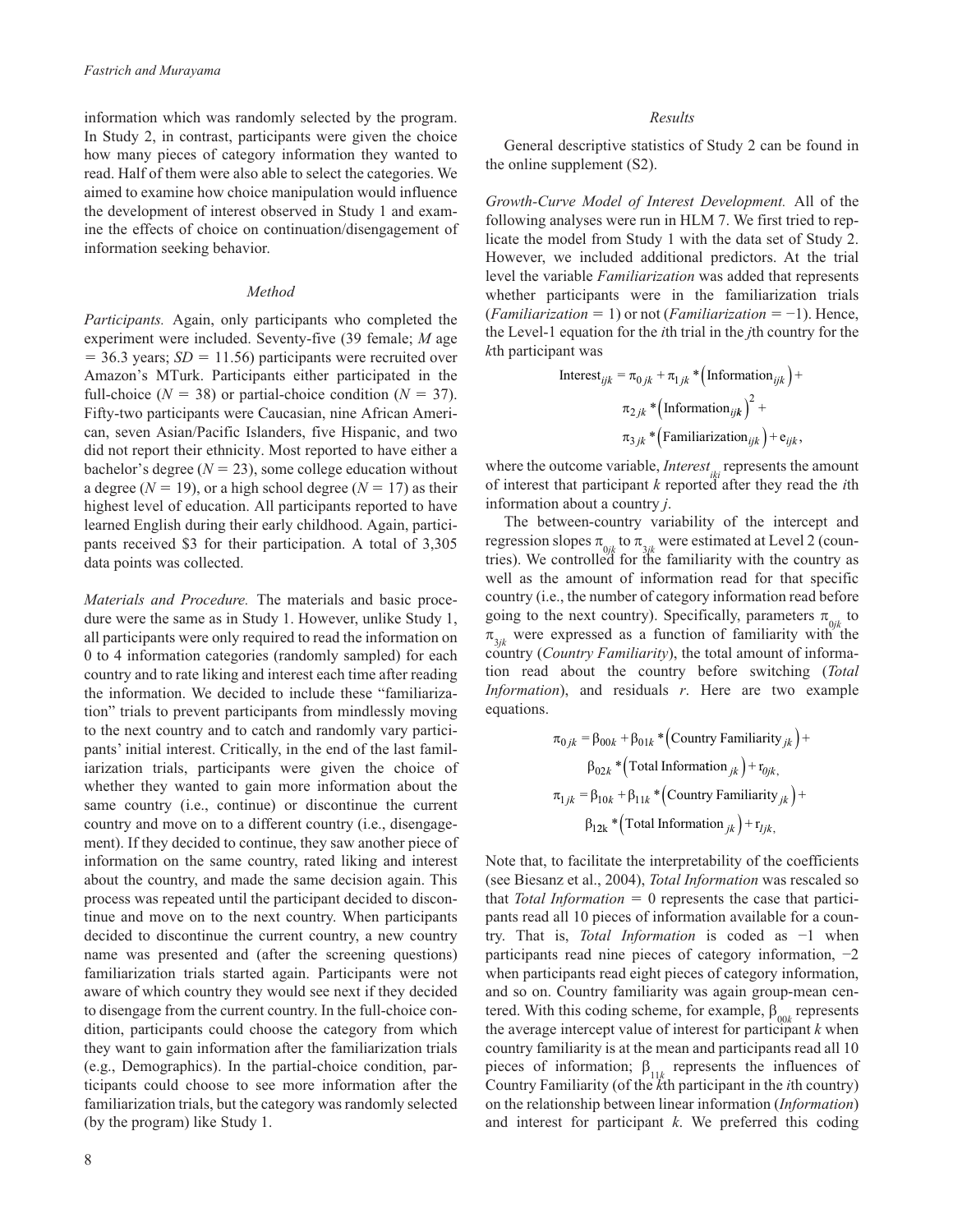scheme because this coding scheme allows us to compare the results from Study 1 and Study 2 relatively easily, because participants always read 10 categories of information for each country in Study 1.

The between-person variability of the β parameters were estimated at Level 3 (participants). Here the choice condition (*Choice*: partial choice =  $-1$ ; full choice = 1) was added to the equation as well. Again, two example equations (β<sub>00*k*</sub> and β<sub>11*k*</sub>) are provided. Other β parameters are estimated with the same pattern.

$$
\beta_{00k} = \gamma_{000} + \gamma_{001} * (Choice_k) + u_{00k},
$$
  
\n
$$
\beta_{11k} = \gamma_{110} + \gamma_{111} * (Choice_k) + u_{01k},
$$

For example,  $\gamma_{110}$  is the (average) effects of country familiarity on the slope between (linear) information and interest;  $\gamma_{111}$  represents the extent to which the condition moderates the previous effect. Like in Study 1, only random effects with a  $p$  value  $\leq$ .5 were included.

Parameter estimates are reported in Table 3. Like Study 1, interest ( $\gamma_{100} = 0.443$ ;  $p < .001$ ) increased with increased amount of information. This effect is stronger for the fullchoice condition ( $\gamma_{101} = 0.208$ ;  $p < .001$ ), indicating that choice opportunity has positive effects on the development of interest. There is a significant effect of the total amount of presented information before switching to the next country on interest development over the course of information acquisition ( $\gamma_{120} = 0.053$ ;  $p < .001$ ). Again, this effect is more pronounced in the full-choice condition ( $\gamma_{121} = 0.030$ ;  $p = .005$ ). Replicating Study 1 again, the growth interest as a function of the presented information became weaker over time as indicated by significant negative quadratic effects ( $\gamma_{200} = -0.032$ ;  $p < .001$ ). This effect is stronger in the full-choice condition ( $\gamma_{201} = -0.019$ ;  $p = .001$ ). When we included liking as a controlling variable like Study 1, we found a similar pattern of results, with the key effects remaining statistically significant (see Table 3).

Figure 3 draws the estimated growth curves of interest, as a function of choice condition and total number of information. Overall, the results seem to replicate the findings of Study 1 and be consistent with our hypothesis. That is, there was an inverted-U relationship between the amount of presented information and interest. In addition, Figure 3 indicates that interest has positive effects on both intercept and the linear component of the growth curve. The current results further showed that providing a full choice over the information to read boosts people's overall interest.

*Choice Behavior.* One important insight into Figure 3 is that, regardless of the amount of information people read before switching to the next country, there seems to be a slight dip in interest, indicating that the change in interest may be a driver for participants to decide whether they continue or disengage from the current country.

To examine how and why people decided to move to another country by terminating the information seeking of the current country, we conducted an exploratory analysis with disengagement as the dependent variable. We developed two models for comparison. The first model is a simple model which expresses the choice to disengage (Disengagement  $= 1$ ; Continue with same country: 0) as a function of the number of category information that the participants already saw about the country (Model 1) and interest (Level-1 predictors). The next model added the interest of the previous trial as a new predictor (Model 3). To examine if the liking of information has an impact on our results, we ran two additional models which included liking as a control variable (Model 2 and Model 4). We applied these models to the dataset where we eliminated familiarization trials. As some participants did not have eligible data for these analyses, only 61 participants were included.

The results are reported in Table 4. Interest was not a sigmificant predictor of disengagement (Model 1:  $\gamma_{200} = -0.121$ ;  $p = .638$ ; Model 3:  $\gamma_{200} = -0.214$ ;  $p = .394$ ). Even when Liking is controlled for, this effect remains not significant (Model 2:  $\gamma_{200} = 0.088$ ;  $p = .732$ ; Model 4:  $\gamma_{200} = 0.024$ ; *p* = .926). Importantly, however, Model 3 showed that when current interest was controlled for, the previous interest *positively* predicted the chance that people would stop sampling information about the current country (Model 3:  $\gamma_{300}$  = 0.752;  $p < .001$ ). This pattern remained significant even after controlling for previous liking as an additional predictor (Model 4:  $\gamma_{400} = 0.825$ ;  $p < .001$ ). These results indicate that, if interest in the current trial is held constant, higher interest in the previous trial is likely to lead to disengagement. In other words, people stop collecting information when interest in a country starts to stall or decrease. The condition has no significant effects on the way interest influences choice behavior.

#### *Discussion*

Study 1 and 2 showed a coherent picture: Interest increases over time but the growth of interest eventually stalls and even dips toward the end. This pattern was observed regardless of whether decisions about information could be made but choice opportunity boosted the increase in interest. These results are echoed in the choice behavior: The choice of whether to view more information about the current country or move on the next one seems to be driving decline in interest in the country. People stop sampling information when their judgment about their own interest starts to fall again.

#### **Replication Study**

Because Study 2 involved a relatively complicated design, we decided to conduct a simple (direct) replication study with a larger sample size (187 participants; 98 female;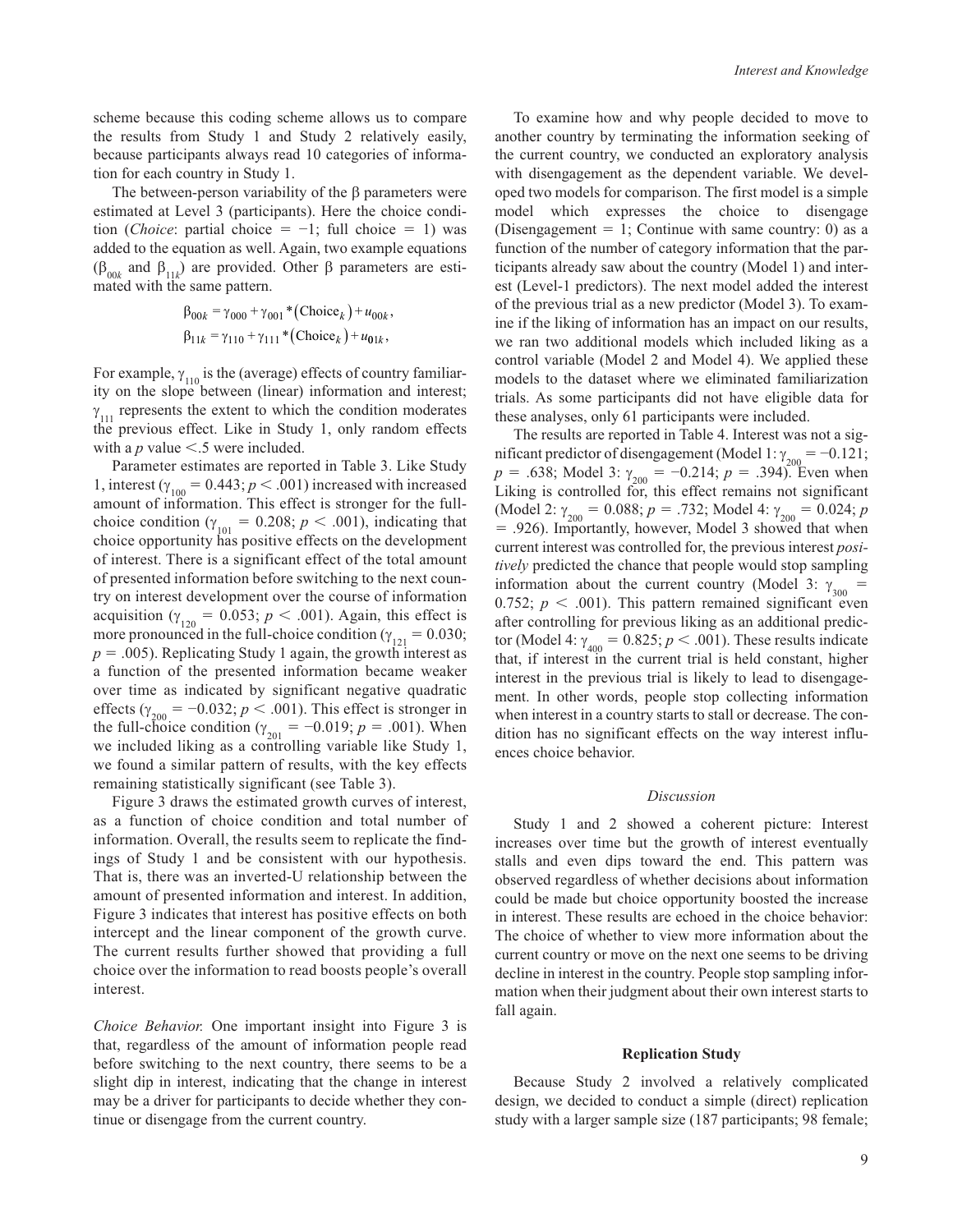TABLE 3

*Main Parameter Estimates of the Growth Curve Model From Study 2, Without Liking Controlled (Model 1) and With Liking Controlled (Model 2)*

| Variable                                                           | Model 1     | Model 2     |
|--------------------------------------------------------------------|-------------|-------------|
| Fixed effects                                                      | Coefficient |             |
| Level 1: Between trials                                            |             |             |
| Intercept (average) $(\gamma_{000})$                               | $4.536***$  | 4.701***    |
| Linear information intercept ( $\gamma_{100}$ )                    | $0.443***$  | $0.313***$  |
| Quadratic information intercept $(\gamma_{200})$                   | $-0.032***$ | $-0.023***$ |
| Liking $(\gamma_{_{400}})$                                         |             | $0.466***$  |
| Level 2: Between countries                                         |             |             |
| Effect of total information on                                     |             |             |
| Intercept $(\gamma_{020})$                                         | $0.101***$  | $0.126***$  |
| Linear information $(\gamma_{120})$                                | $0.053***$  | $0.034**$   |
| Quadratic information $(\gamma_{220})$                             | $-0.001$    | $-0.001$    |
| Liking $(\gamma_{420})$                                            |             | $-0.003$    |
| Level 3: Between participants                                      |             |             |
| Effect of choice condition on                                      |             |             |
| Intercept (average) $(\gamma_{001})$                               | 0.013       | 0.112       |
| Linear information $(\gamma_{101})$                                | $0.208*$    | $0.142*$    |
| Quadratic information $(\gamma_{201})$                             | $-0.019*$   | $-0.014*$   |
| Liking $(\gamma_{401})$                                            |             | $0.152**$   |
| Total information $\times$ Intercept (average) ( $\gamma_{021}$ )  | $-0.015$    | $-0.001$    |
| Total information $\times$ Linear information $(\gamma_{121})$     | $0.030*$    | 0.021       |
| Total information $\times$ Quadratic information( $\gamma_{221}$ ) | $-0.003$    | $-0.003*$   |
| Total information $\times$ Liking ( $\gamma_{_{421}}$ )            |             | 0.013       |
| Random effects                                                     | Variance    |             |
| Level 2: Between countries                                         |             |             |
| Intercept (average) $(r_0)$                                        | $0.957***$  | $0.973***$  |
| Linear information intercept $(r_1)$                               | $0.412***$  | $0.310***$  |
| Quadratic information intercept $(r_2)$                            | $0.037***$  | $0.027***$  |
| Level 3: Between participants                                      |             |             |
| Intercept (average) $(u_{000})$                                    | $0.751***$  | $0.749***$  |
| Linear information intercept $(u_{100})$                           | $0.160***$  | $0.116***$  |
| Quad. information intercept $(u_{200})$                            | 0.014       | 0.010       |
| Effect of total information on                                     |             |             |
| Quadratic information $(u_{220})$                                  | $0.007*$    | $0.004**$   |

*Note*. Variance is estimated at the level above (e.g., *r*<sub>c</sub> variance is estimated on the country level). The models are explained in the main texts. For the purpose of simplicity, we omitted the parameter estimates related to original country familiarity but the full parameter estimates can be found in the online Supple-<br>of simplicity, we omitted the parameter estimates related to ori mental Table S1.  $*_{p}$  < .05.  $*_{p}$  < .01.  $*_{p}$  < .001.

 $M$  age = 37.3 years;  $SD = 10.93$ ) on MTurk, to examine the robustness of our findings. The procedure was identical. However, because we observed significant individual differences in the growth curve in Studies 1 and 2, for exploratory purpose, we also assessed several personality traits of participants (e.g., need for cognition; Cacioppo & Petty, 1982) to examine the possibility that personality traits explain the individual differences. The study is reported in the online supplement (S3). Overall, results from the previous studies were replicated, and there is little evidence that personality

traits that we assessed explain the individual differences in the growth curve. In particular, we were not able to find any significant effects of the self-developed scales measuring general knowledge and interest in countries and cultures on growth trajectories.

#### **General Discussion**

Current research examined the growth trajectory of situational interest as a function of the sequential information exposure, and the role of choice in the development of situational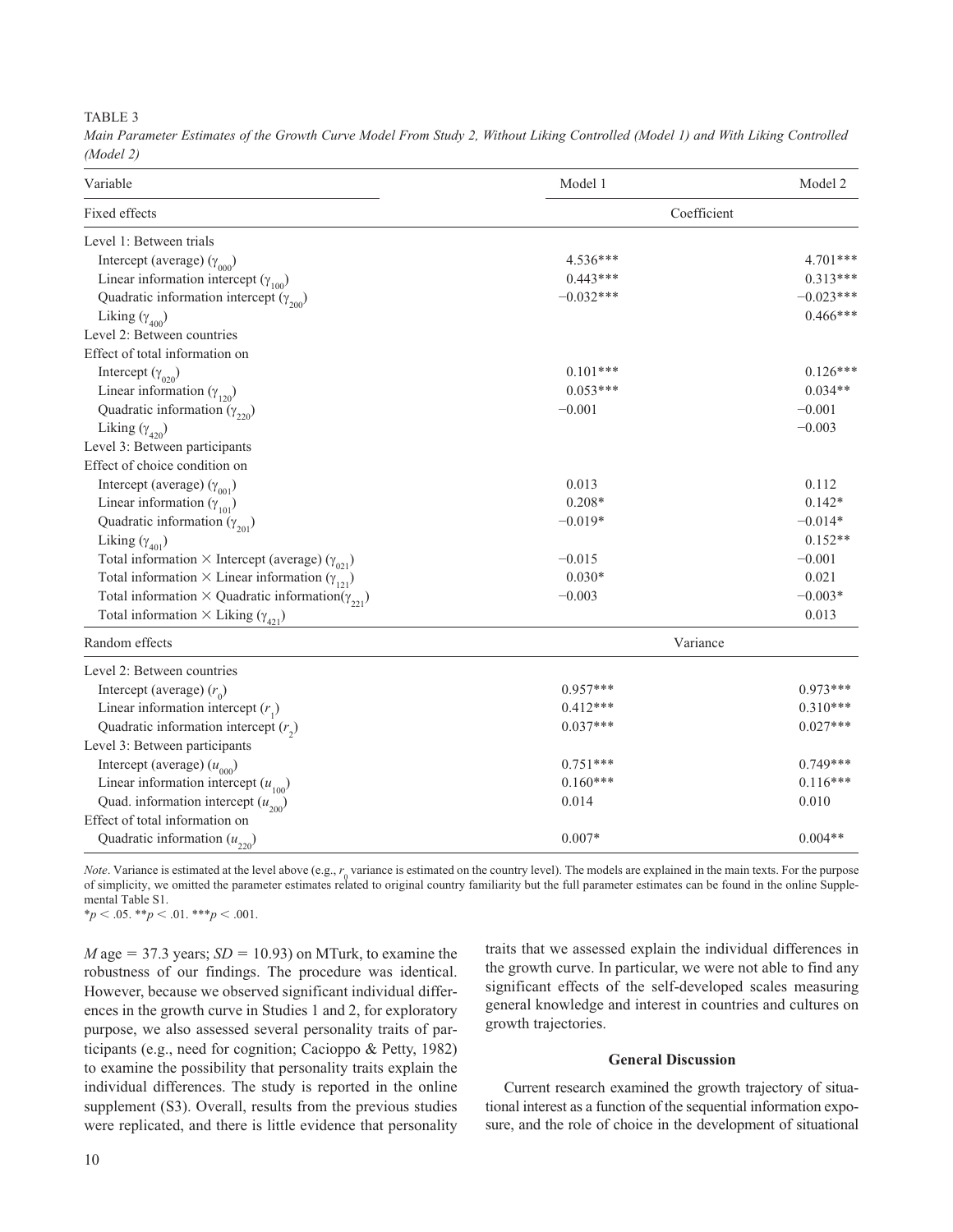

FIGURE 3. Model predictions of interest development in Study 2. Predictions were calculated by resolving the model equations for the *different information Steps (1–3; 1–6; 1–10). Country familiarity was kept constant as the average of the collected dataset. Three levels of Total Information were used (3, 6, 10). Separate lines for choice and random condition were calculated.*

interest in the early stages of interest development. With three studies using a new paradigm that allows us to examine the relationship between knowledge acquisition—manipulated by the amount of information people read—and situational interest in a fine-grained manner, we showed that the amount of information read and interest development have an inverted-U relationship. Specifically, our growth-curve modelling showed that situational interest grows during information gain until it eventually stalls and starts to decline. In addition, we also found that the opportunity to choose information boosts the initial growth in situational interest, and that people disengage from information search when their situational interest starts to decrease.

Situational interest is triggered by many different external factors (e.g., novelty, surprise, etc.) and has been considered as unstable and variable in its nature. By utilizing a research paradigm that allows for a number of repeated measurements of situational interest and controls for extraneous factors (e.g., prior knowledge), we showed that situational interest changes over time in our information reading task. It is interesting to note that the acquisition of knowledge seemingly runs counter to some of the critical factors identified in previous studies that trigger situational interest such as novelty and surprise (Anderson et al., 1987; Sadoski, 2001; Swarat et al., 2012), as better knowledge should lose the freshness of the learning materials and could reduce the feeling of novelty and surprise. Consistent with several theoretical perspectives (e.g., Alexander et al., 1995; Murayama

et al., 2019; Renninger & Hidi, 2017; Silvia, 2005), our results indicate that knowledge is an important driver for the systematic maintenance and development of situational interest.

#### *Change of Interest Predicts Disengagement*

One of the interesting observations from the current study is that the primary predictor for disengagement with a current country was the *change* of interest—if participants disengaged when the change of the interest was relatively small. This relationship provides a nuanced view on how interest influences our decision making. Many previous studies have indicated that interest triggered by the current piece of information is a predictor of different kinds of learning behavior (e.g., Schiefele et al., 1992; Schraw et al., 1995). However, Figures 2 and 3 suggest that, when disengagement occurred, participants' interest level seemed to be higher than their initial interest level, indicating that the current level of interest alone is unable to capture the whole picture of participants' disengagement behavior. One potential account of this "marginal gain effect" is that change in interest may represent a subjective surprise or novelty and it is this surprise or novelty that actually drives our behavior. When participants read information about a country that they were unfamiliar with, the first piece of information is likely to be highly surprising to them. However, with more knowledge about the country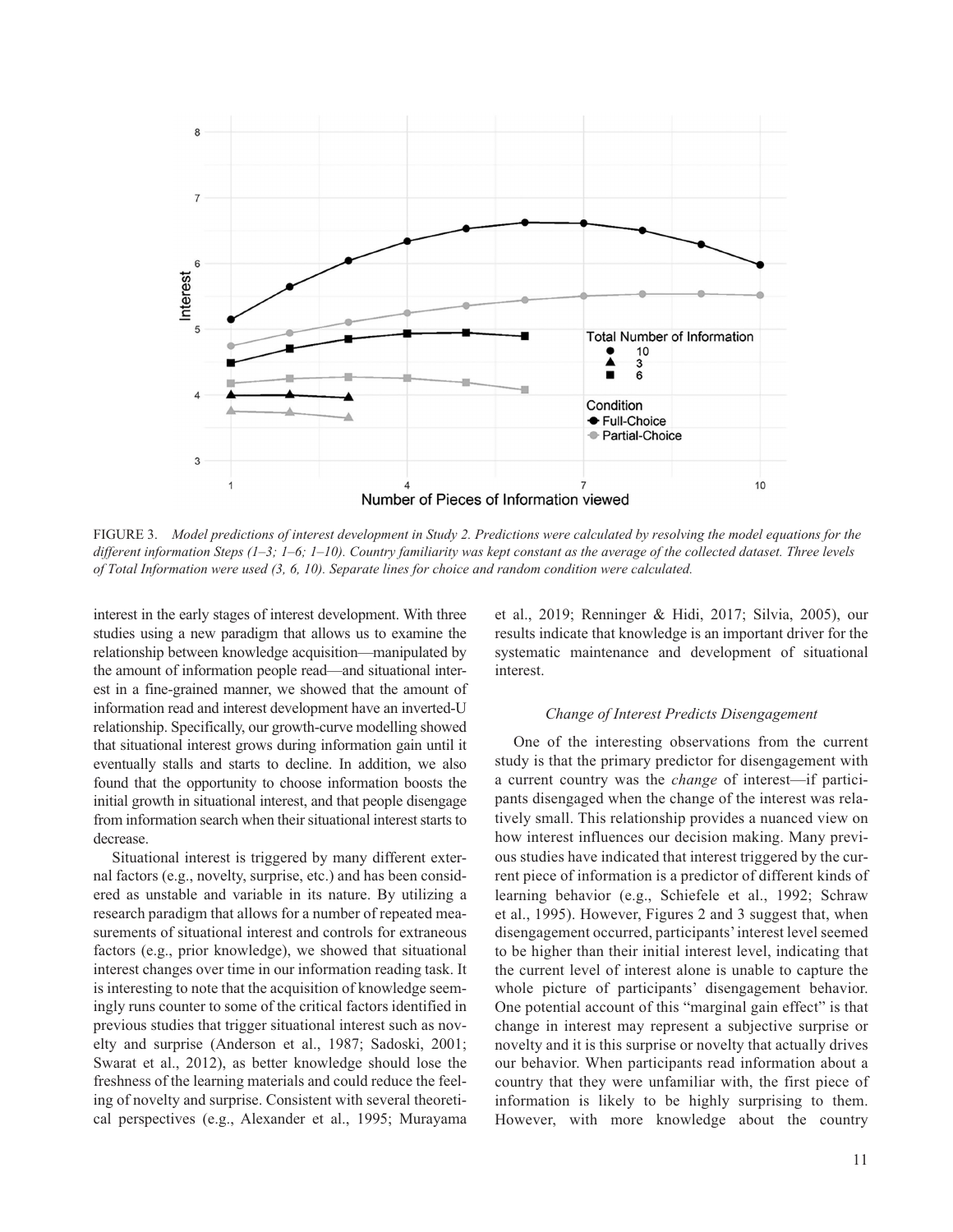| Variable                                 | Model 1     | Model 2     | Model 3     | Model 4     |  |
|------------------------------------------|-------------|-------------|-------------|-------------|--|
| Fixed effects                            | Coefficient |             |             |             |  |
| Level 1: Between trials                  |             |             |             |             |  |
| Intercept (average) $(\gamma_{000})$     | $-1.779***$ | $-1.796***$ | $-1.616***$ | $-1.561***$ |  |
| Linear information $(\gamma_{100})$      | $0.297***$  | $0.298***$  | $0.247***$  | $0.224***$  |  |
| Interest $(\gamma_{200})$                | $-0.121$    | 0.088       | $-0.214$    | 0.024       |  |
| Liking $(\gamma_{_{{\rm 300}}})$         |             | $-0.572***$ |             | $-0.694***$ |  |
| Previous interest ( $\gamma_{300/400}$ ) |             |             | $0.752***$  | $0.825***$  |  |
| Previous liking $(\gamma_{500})$         |             |             |             | 0.123       |  |
| Level 3: Between participants            |             |             |             |             |  |
| Effect of condition on                   |             |             |             |             |  |
| Intercept (average) $(\gamma_{000})$     | $-0.873**$  | $-0.891**$  | $-0.855**$  | $-0.878**$  |  |
| Linear information $(\gamma_{110})$      | $0.329***$  | $0.337***$  | $0.320***$  | $0.328***$  |  |
| Interest $(\gamma_{200})$                | 0.359       | 0.323       | 0.406       | 0.378       |  |
| Liking $(\gamma_{300})$                  |             | 0.143       |             | 0.091       |  |
| Previous interest $(\gamma_{300/400})$   |             |             | $-0.104$    | $-0.114$    |  |
| Previous liking $(\gamma_{500})$         |             |             |             | 0.165       |  |
| Random effects                           | Variance    |             |             |             |  |
| Level 2: Between countries               |             |             |             |             |  |
| Intercept (average) $(r_0)$              | 0.580       | 0.576       | $0.573*$    | 0.474       |  |
| Linear Information $(r_1)$               | $0.186**$   | $0.185**$   | $0.178**$   | $0.146*$    |  |
| Level 3: Between participants            |             |             |             |             |  |
| Intercept (average) $(u_{00})$           | $1.619**$   | $1.636**$   | $1.580**$   | $1.607***$  |  |
| Linear information $(u_{10})$            | $0.261*$    | 0.255       | $0.259*$    | $0.274*$    |  |
| Interest $(u_{20})$                      | $1.057**$   | $0.954**$   | $0.986**$   | $0.891*$    |  |
| Previous interest $(u_{40})$             |             |             |             | 0.688       |  |

*Comparison of the Four Models of Choice Prediction From Study 2*

TABLE 4

 $*_{p}$  < .05.  $*_{p}$  < .01.  $*_{p}$  < .001.

accumulated, participants should be able to have a better prediction about information that they are about to read. Such expectation is likely to decrease the surprise evoked by the new information, leading to slower (or even negative) growth in task interest and task disengagement. In other words, once participants become familiar with a country, their interest starts to decline and they stop seeking information, even though, the overall information about the country is still deemed interesting.

The psychological mechanisms that we laid out are still hypothetical and require further investigation, but it is worth noting that there is another complication to understand the development of interest and its relation to task engagement. So far, we interpreted the switch to another country as disengagement, but this switching behavior may also reflect people's natural tendency to seek variety in what they explore. Indeed, research in consumer behavior has shown that people seek variety in actions and products chosen (for a review, see Kahn & Ratner, 2005) even to a point where they choose less-favorable options to diversify their experiences (Ratner et al., 1999; Read & Loewenstein, 1995). Palmer (2009) argued that people prefer variety because variety acts as a form of novelty, and perhaps this variety-seeking behavior may be people's self-regulation strategy to sustain their task interest. In fact, Sansone et al. (2012) also showed that university students in an online course explored a variety of options of their online materials as a method to increase their interest. Accordingly, in the current experiment, the desire to experience variety was operative in competition with the motivation to be engaged in a specific topic, and that it is difficult to disentangle these two mechanisms. We believe that this is an inherent confound in disengagement behavior in general and not specific to our study design—it is not easy to examine disengagement behavior independently of people's interest in alternative options, because the decision to disengage always involves the comparison between the value of the current option and the value of the alternatives. However, future studies should consider a potential experimental paradigm that allows us to separate these two mechanisms underlying the disengagement behavior.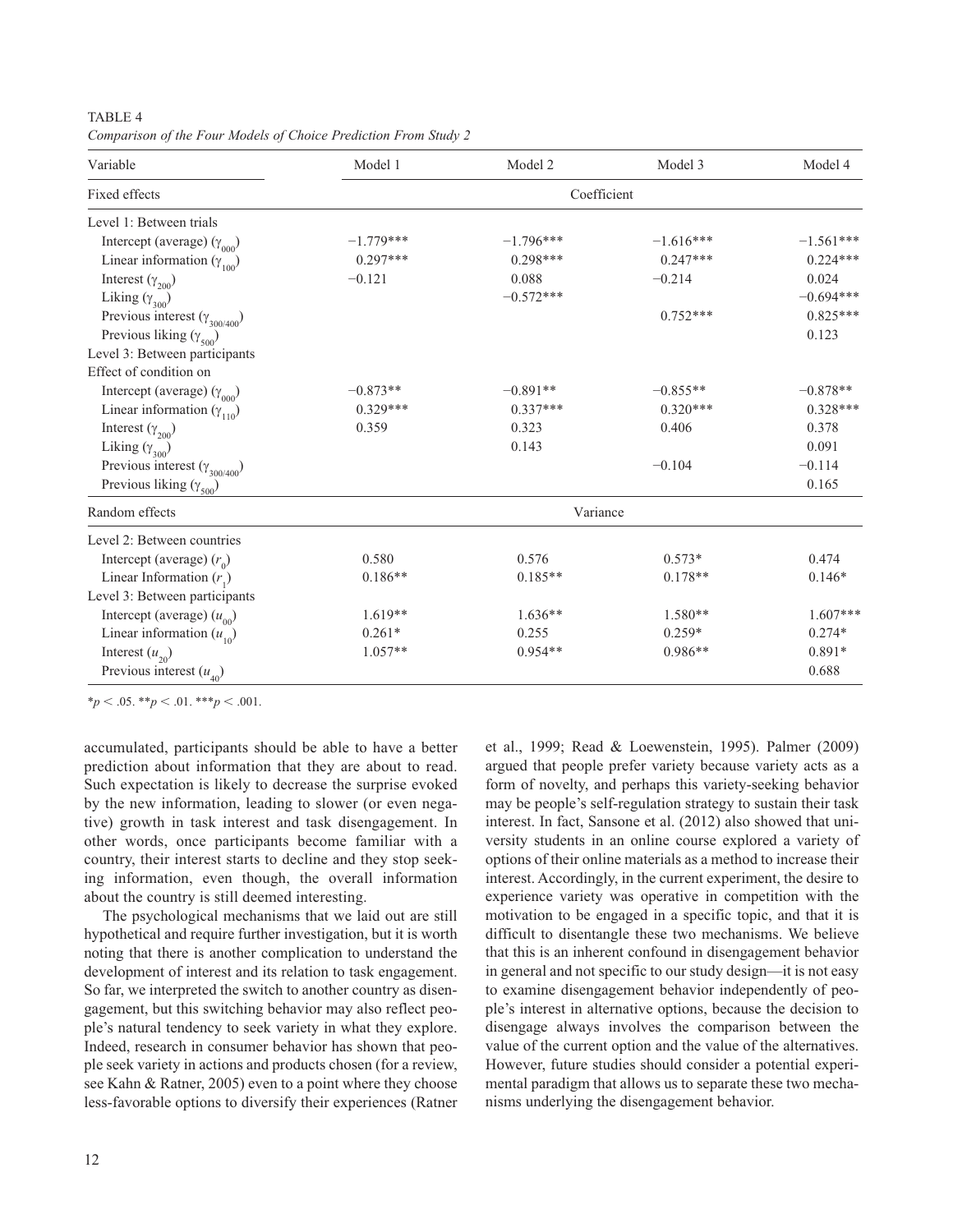#### *Effects of Choice on Interest Development*

Previous studies have indicated that the provision of choice opportunities is beneficial for motivation (for reviews, see Murayama, Izuma, et al., 2016; Patall et al., 2008), and the current study added to these findings by showing that choice opportunities can boost the growth (change) (although the effect was marginally significant in Study 3—see the online supplement S3). Specifically, initial interest growth is stronger in the full choice condition than the partial-choice condition. These findings indicate an important role played by personal choice to facilitate and sustain students' interest in the course of learning. We suspect that this choice opportunity would also be a key factor that supports the transition from situational interest to individual interest, making students more autonomous and independent learners who can study out of their own interest. Future research should examine the effects of choice on a longer term development of interest.

Another interesting finding is that the inverted U-shape of the growth curve is more pronounced in the full-choice condition than the partial-choice condition, suggesting a stronger drop in interest growth after it reached the peak of assessed interest in the full choice condition. At first glance, these findings may be difficult to interpret, but actually the pattern is consistent with the inherent property of voluntary choice. Specifically, if given the choice, participants are likely to select the information about the categories they prefer. Consequently, after their assessed interest level peaked, participants are likely to be left with the categories they are less interested in, resulting in rapid decline in overall task interest and potential disengagement when no interesting category is left. In fact, previous work suggested that people are drawn naturally to categories whose information they find more interesting (see Hidi & Baird, 1986). In other words, the participant's biased selection of categories contributed to this seemingly puzzling effect of choice (i.e., item selection effect—see Murayama, Blake et al., 2016).

#### *Limitations*

A few limitations should be noted, some of which were already mentioned in the introduction. First, we did not address the potential influence of contextual and task factors that are likely to play a critical role in the development of interest in real educational settings. In fact, previous studies have shown that situational interest is a function of different factors. Among others, task characteristics (e.g., Knogler et al., 2015), person characteristics, like previous knowledge or self-concept of ability (e.g., Durik et al., 2015), and learning environment (e.g., Thoman et al., 2007) can influence its growth. We used a simplified task to purposefully control for these factors, so that we could investigate the foundational underlying mechanisms of the development of situational interest. However, we by no means claim that these

contextual and task factors are unimportant. Rather, we view our findings complementary with these previous findings, and suggest that future research should examine how the relationship between knowledge acquisition and interest development is modulated by contextual and task factors. This way, we should be able to explain dynamic and complex developmental change in interest observed in real education settings. To investigate these dynamics in children, it will be important to replicate our findings with a younger population as differences in overall general knowledge or stages of individual development might influence the development of situational interest.

Second, the current work only manipulated the amount of information, and did not directly assess the depth of the knowledge participants acquired. While it is unlikely that participants retained no change to their knowledge structures in the course of the experiment, future studies should investigate whether and how interest development depends on the depth and quality of the knowledge gain and replicate the findings with more explicit measures of knowledge. In fact, in all studies, there is relatively large and statistically significant heterogeneity in the linear growth in interest  $(u_{100})$ and  $u_{200}$  in Tables 2 and 3, and online Supplemental Table S1), meaning that there are participants who did not exhibit increase in situational interest as they acquire knowledge or might even exhibit a decrease in interest (although such participants were a minority in comparison with those who showed increase). The depth and the quality of knowledge gain may be (at least in part) reflected in such individual differences.

Third, we relied on a single self-reported question to assess participants' situational interest. While we controlled for the "liking" rating to ensure that our findings are more than just a mere reflection of affective reactions (e.g., general positive feelings), self-reported questions are subject to a variety of response biases; researchers recently called for supporting findings of self-reports with the assessment of interest in different ways, e.g. additional behavioral measures (Renninger & Hidi, 2017). Future studies should consider alternative assessments of interest to further validate our findings.

#### *Conclusion*

How can we get students interested in learning materials? This has been one of the lingering questions among teachers and educators. Many technologies have been developed and implemented to make the learning materials look attractive and engaging, such as using animations and audios and including interactive components and fun activities. Such seductive details may be able to increase students' situational interest, but the effects are likely to be momentary and not sustainable, often even undermining their actual learning performance; (Harp & Mayer, 1998; but see also Park et al.,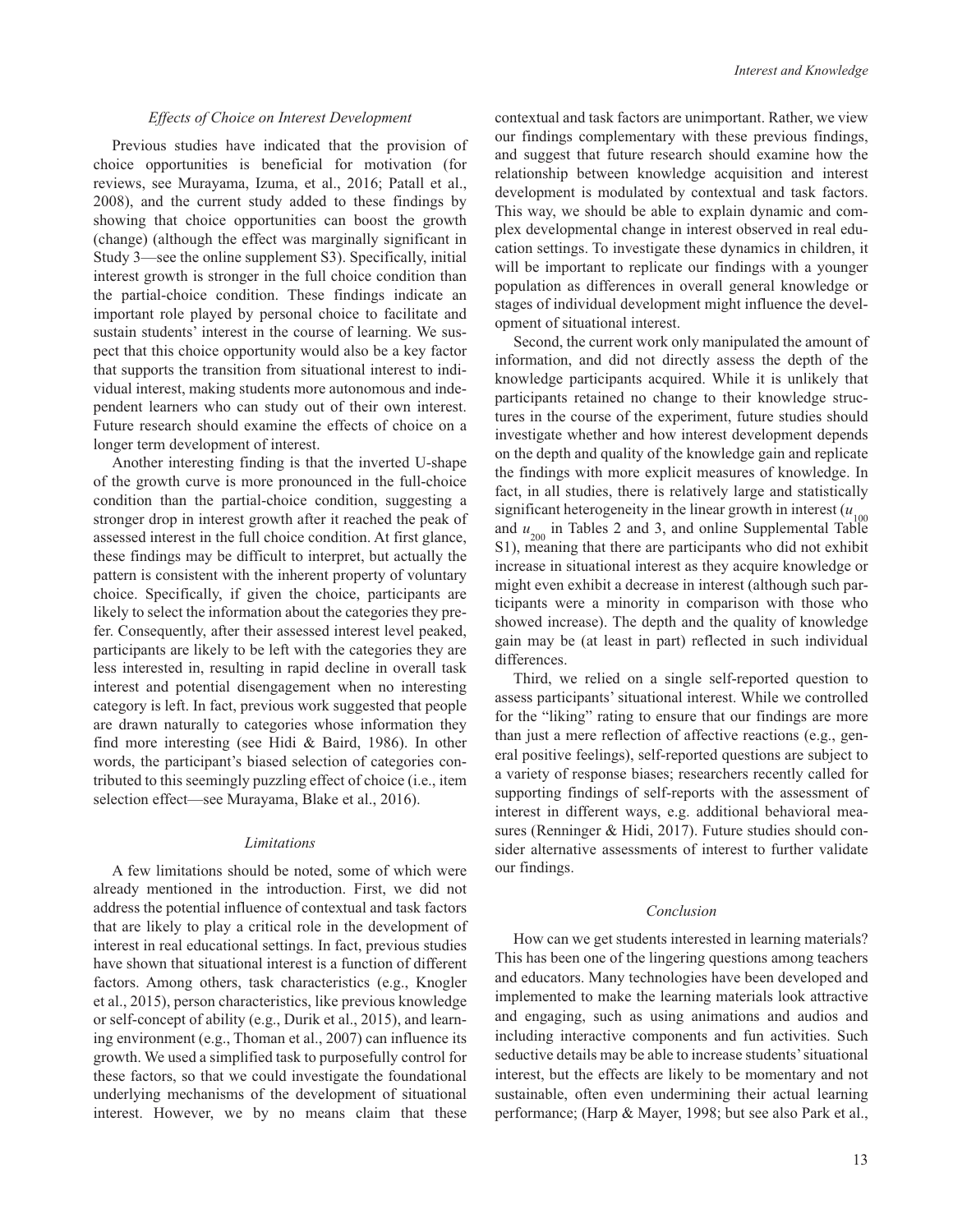2011; Park et al., 2015). One important message from our research is that learning (i.e. knowledge acquisition) alone can have an impact on interest development and both should best be considered simultaneously.

#### **Acknowledgments**

We thank Jasmine Raw (University of Reading) for help with stimuli collection and proofreading. This research was supported in part by the Marie Curie Career Integration Grant, Award Number CIG630680 (Kou Murayama); Japan Society for the Promotion of Science Kakenhi, Grant Number 15H05401, 16H06406 and 18H01102 (Kou Murayama); F. J. McGuigan Early Career Investigator Prize from American Psychological Foundation (Kou Murayama); and Leverhulme Trust Research Project Grant, Award Number RPG-2016-146 and RL-2016-030 (Kou Murayama).

#### **Notes**

1. Whether we should distinguish the terms "curiosity" and "interest" is a matter of debate (Alexander, 2019), and the definitions of these terms are often different between studies (Grossnickle, 2016). We mainly use the term "interest" as we rely heavily on the literature of situational interest to inform our design and ideas. However, following the advice from Kidd and Hayden's (2015), we attempted to understand information search process from a broader perspective, and therefore cite and discuss the literature of curiosity when relevant, as long as these findings fit with the context of our research. For discussions on how situational interest and curiosity could be different, see Shin and Kim (2019).

#### **ORCID iD**

Greta M. Fastrich **b** <https://orcid.org/0000-0001-7105-9091>

#### **References**

- Ainley, M., Hidi, S., & Berndorff, D. (2002). Interest, learning, and the psychological processes that mediate their relationship. *Journal of Educational Psychology*, *94*(3), 545–561. [https://doi.](https://doi.org/10.1037/0022-0663.94.3.545) [org/10.1037/0022-0663.94.3.545](https://doi.org/10.1037/0022-0663.94.3.545)
- Alexander, P. A. (2019). Seeking common ground: Surveying the theoretical and empirical landscapes for curiosity and interest. *Educational Psychology Review*, *31*(3), 897–904. [https://doi.](https://doi.org/10.1007/s10648-019-09508-x) [org/10.1007/s10648-019-09508-x](https://doi.org/10.1007/s10648-019-09508-x)
- Alexander, P. A., Jetton, T. L., & Kulikowich, J. M. (1995). Interrelationship of knowledge, interest, and recall: Assessing a model of domain learning. *Journal of Educational Psychology*, *87*(4), 559–575. <https://doi.org/10.1037/0022-0663.87.4.559>
- Alexander, P. A., Kulikowich, J. M., & Schulze, S. K. (1994). How subject-matter knowledge affects recall and interest. *American Educational Research Journal*, *31*(2), 313–337. [https://doi.](https://doi.org/10.3102/00028312031002313) [org/10.3102/00028312031002313](https://doi.org/10.3102/00028312031002313)
- Anderson, R. C., Shirey, L. L., Wilson, Q. S., & Fielding, L. G. (1987). Interestingness of children's reading material. In R. E. Snow, & M. J. Farr (Eds.), *Aptitude, learning and instruction* (*Vol. 3*, pp. 287–299). Lawrence Erlbaum.
- Berlyne, D. E. (1960). *Conflict, arousal and curiosity*. McGraw-Hill. <https://doi.org/10.1037/11164-000>
- Biesanz, J. C., Deepb-Sossa, N., Papadakis, A. A., Bollen, K. A., & Curran, P. J. (2004). The role of coding time in estimating and interpreting growth curve models. *Psychological Methods*, *9*(1), 30–52.<https://doi.org/10.1037/1082-989X.9.1.30>
- Cacioppo, J. T., & Petty, R. E. (1982). The need for cognition. *Journal of Personality and Social Psychology*, *42*(1), 116–131. <https://doi.org/10.1037/0022-3514.42.1.116>
- Chen, A., Darst, P. W., & Pangrazi, R. P. (2001). An examination of situational interest and its sources. *British Journal of Educational Psychology*, *71*(3), 383–400. [https://doi.](https://doi.org/10.1348/000709901158578) [org/10.1348/000709901158578](https://doi.org/10.1348/000709901158578)
- Durik, A. M., Shechter, O. G., Noh, M., Rozek, C. S., & Harackiewicz, J. M. (2015). What if I can't? Success expectancies moderate the effects of utility value information on situational interest and performance. *Motivation and Emotion*, *39*(1), 104–118. <https://doi.org/10.1007/s11031-014-9419-0>
- Eccles, J., Wigfield, A., Harold, R. D., & Blumenfeld, P. (1993). Age and gender differences in children's self- and task perceptions during elementary school. *Child Development*, *64*(3), 830–847. <https://doi.org/10.2307/1131221>
- Ennis, C. D., Cothran, C. J., Davidson, K. S., Loftus, S. J., Owens, L., Swanson, L., & Hopsicker, P. (1997). Implementing curriculum within a context of fear and disengagement. *Journal of Teaching in Physical Education*, *17*(1), 52–71. [https://doi.](https://doi.org/10.1123/jtpe.17.1.52) [org/10.1123/jtpe.17.1.52](https://doi.org/10.1123/jtpe.17.1.52)
- Fulmer, S. M., & Tulis, M. (2013). Changes in interest and affect during a difficult reading task: Relationships with perceived difficulty and reading fluency. *Learning and Instruction*, *27*, 11–20. <https://doi.org/10.1016/j.learninstruc.2013.02.001>
- GitHub. (n.d.). *Gikeymarcia/Collector*. [https://github.com/gikey](https://github.com/gikeymarcia/Collector)[marcia/Collector](https://github.com/gikeymarcia/Collector)
- Grossnickle, E. M. (2016). Disentangling curiosity: Dimensionality, definitions, and distinctions from interest in educational contexts. *Educational Psychology Review*, *28*(1), 23–60. [https://](https://doi.org/10.1007/s10648-014-9294-y) [doi.org/10.1007/s10648-014-9294-y](https://doi.org/10.1007/s10648-014-9294-y)
- Harp, S. F., & Mayer, R. E. (1998). How seductive details do their damage: A theory of cognitive interest in science learning. *Journal of Educational Psychology*, *90*(3), 414–434. [https://doi.](https://doi.org/10.1037/0022-0663.90.3.414) [org/10.1037/0022-0663.90.3.414](https://doi.org/10.1037/0022-0663.90.3.414)
- Hedelin, L., & Sjöberg, L. (1989). The development of interests in the Swedish comprehensive school. *European Journal of Psychology of Education*, *4*(1), Article 17. [https://doi.](https://doi.org/10.1007/BF03172758) [org/10.1007/BF03172758](https://doi.org/10.1007/BF03172758)
- Hidi, S. (2016). Revisiting the role of rewards in motivation and learning: Implications of neuroscientific research. *Educational Psychology Review*, *28*(1), 61–93. [https://doi.org/10.1007/](https://doi.org/10.1007/s10648-015-9307-5) [s10648-015-9307-5](https://doi.org/10.1007/s10648-015-9307-5)
- Hidi, S., & Baird, W. (1986). Interestingness—A neglected variable in discourse processing. *Cognitive Science*, *10*(2), 179– 194. [https://doi.org/10.1207/s15516709cog1002\\_3](https://doi.org/10.1207/s15516709cog1002_3)
- Hidi, S., & Renninger, K. A. (2006). The four-phase model of interest development. *Educational Psychologist*, *41*(2), 111–127. [https://doi.org/10.1207/s15326985ep4102\\_4](https://doi.org/10.1207/s15326985ep4102_4)
- Holstermann, N., Ainley, M., Grube, D., Roick, T., & Bögeholz, S. (2012). The specific relationship between disgust and interest: Relevance during biology class dissections and gender differences. *Learning and Instruction*, *22*(3), 185–192. [https://doi.](https://doi.org/10.1016/j.learninstruc.2011.10.005) [org/10.1016/j.learninstruc.2011.10.005](https://doi.org/10.1016/j.learninstruc.2011.10.005)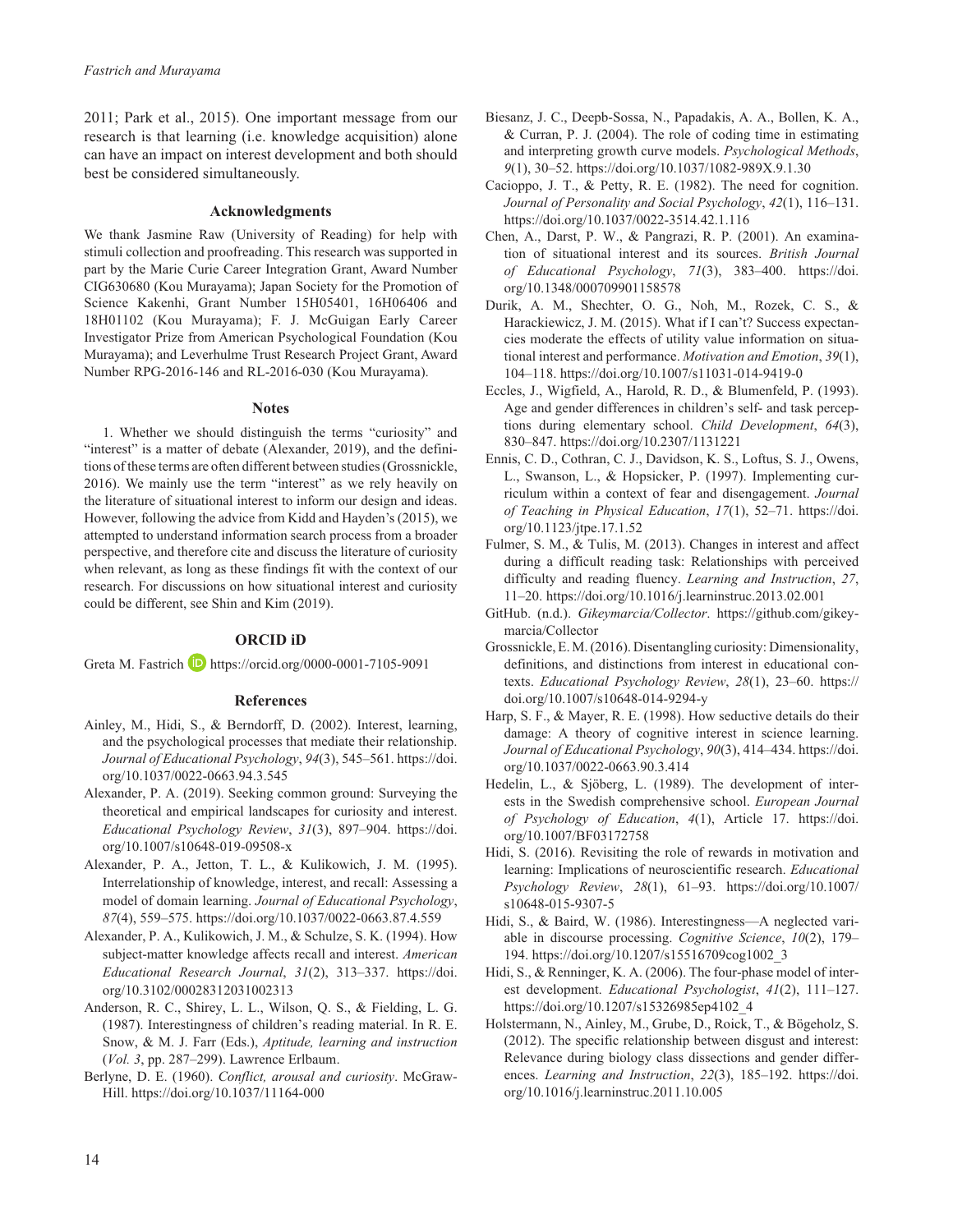- Kahn, B. E., & Ratner, R. K. (2005). Variety for the sake of variety? In S. Ratneshwar, & D. G. Mick (Eds.), *Inside consumption: Consumer motives, goals, and desires* (pp. 102–121). Routledge.
- Kashdan, T. B., & Steger, M. F. (2007). Curiosity and pathways to well-being and meaning in life: Traits, states, and everyday behaviors. *Motivation and Emotion*, *31*(3), 159–173. [https://](https://doi.org/10.1007/s11031-007-9068-7) [doi.org/10.1007/s11031-007-9068-7](https://doi.org/10.1007/s11031-007-9068-7)
- Kidd, C., & Hayden, B. Y. (2015). The psychology of neuroscience of curiosity. *Neuron*, *88*(3), 449–460. [https://doi.org/10.1016/j.](https://doi.org/10.1016/j.neuron.2015.09.010) [neuron.2015.09.010](https://doi.org/10.1016/j.neuron.2015.09.010)
- Kidd, C., Piantadosi, S. T., & Aslin, R. N. (2012). The Goldilocks effect: Human infants allocate attention to visual sequences that are neither too simple nor too complex. *PLoS ONE*, *7*(5), Article e36399.<https://doi.org/10.1371/journal.pone.0036399>
- Kidd, C., Piantadosi, S. T., & Aslin, R. N. (2014). The Goldilocks effect in infant auditory attention. *Child development*, *85*(5), 1795–1804. <https://doi.org/10.1111/cdev.12263>
- Kintsch, W. (1980). Learning from text, levels of comprehension, or: Why anyone would read a story anyway. *Poetics*, *9*(1–3), 87–98. [https://doi.org/10.1016/0304-422X\(80\)90013-3](https://doi.org/10.1016/0304-422X(80)90013-3)
- Knogler, M., Harackiewicz, J. M., Gegenfurter, A., & Lewalter, D. (2015). How situational is situational interest? Investigating the longitudinal structure of situational interest. *Contemporary Educational Psychology*, *43*, 39–50. [https://doi.org/10.1016/j.](https://doi.org/10.1016/j.cedpsych.2015.08.004) [cedpsych.2015.08.004](https://doi.org/10.1016/j.cedpsych.2015.08.004)
- Köller, O., Baumert, J., & Schnabel, K. (2001). Does interest matter? The relationship between academic interest and achievement in mathematics. *Journal for Research in Mathematics Education*, *32*(5), 448–470.<https://doi.org/10.2307/749801>
- Krapp, A. (2002). An educational-psychological theory of interest and its relation to self-determination theory. In E. Deci, & R. M. Ryan (Eds.), *The handbook of self-determination research* (pp. 405–427). University of Rochester Press.
- Litman, J. A., Hutchins, T. L., & Russon, R. K. (2005). Epistemic curiosity, feeling-of-knowing, and exploratory behaviour. *Cognition and Emotion*, *19*(4), 559–582. [https://doi.](https://doi.org/10.1080/02699930441000427) [org/10.1080/02699930441000427](https://doi.org/10.1080/02699930441000427)
- Litman, J. A., & Jimerson, T. L. (2004). The measurement of curiosity as a feeling of deprivation. *Journal of Personality Assessment*, *82*(2), 147–157. [https://doi.org/10.1207/s15327752jpa8202\\_3](https://doi.org/10.1207/s15327752jpa8202_3)
- Loewenstein, G. (1994). The psychology of curiosity: A review and reinterpretation. *Psychological Bulletin*, *116*(1), 75–98. <https://doi.org/10.1037/0033-2909.116.1.75>
- Morton, A. (2010). Epistemic emotions. In P. Goldie (Ed.), *The Oxford handbook of philosophy of emotion* (pp. 385–399). Oxford University Press. [https://doi.org/10.1093/oxfor](https://doi.org/10.1093/oxfordhb/9780199235018.003.0018) [dhb/9780199235018.003.0018](https://doi.org/10.1093/oxfordhb/9780199235018.003.0018)
- Murayama, K., Blake, A. B., Kerr, T., & Castel, A. D. (2016). When enough is not enough: Information overload and metacognitive decisions to stop studying information. *Journal of Experimental Psychology: Learning, Memory, and Cognition*, *42*(6), 914–924. <https://doi.org/10.1037/xlm0000213>
- Murayama, K., FitzGibbon, L., & Sakaki, M. (2019). Process account of curiosity and interest: A reward-learning perspective. *Educational Psychology Review*, *31*(4), 875–895. [https://](https://doi.org/10.1007/s10648-019-09499-9) [doi.org/10.1007/s10648-019-09499-9](https://doi.org/10.1007/s10648-019-09499-9)
- Murayama, K., Goetz, T., Malmberg, L.-E., Pekrun, R., Tanaka, A., & Martin, A. J. (2017). Within-person analysis in educational

psychology: Importance and illustrations. In D. W. Putwain, & K. Smart (Eds.), *British Journal of Educational Psychology monograph series II: The role of competence beliefs in teaching and learning* (pp. 71–87). Wiley.

- Murayama, K., Izuma, K., Aoki, R., & Matsumoto, K. (2016). "Your choice" motivates you in the brain: The emergence of autonomy neuroscience. In S. Kim, J. Reeve, & M. Bong (Eds.), *Recent developments in neuroscience research on human motivation* (*Vol. 19*, pp. 95–125). Emerald. [https://doi.org/10.1108/](https://doi.org/10.1108/S0749-742320160000019004) [S0749-742320160000019004](https://doi.org/10.1108/S0749-742320160000019004)
- Muthén, B. O., & Curran, P. J. (1997). General longitudinal modeling of individual differences in experimental designs: A latent variable framework for analysis and power estimation. *Psychological Methods*, *2*(4), 371–402. [https://doi.](https://doi.org/10.1037/1082-989X.2.4.371) [org/10.1037/1082-989X.2.4.371](https://doi.org/10.1037/1082-989X.2.4.371)
- Nye, C. D., Su, R., Rounds, J., & Drasgow, F. (2012). Vocational interests and performance: A quantitative summary of over 60 years of research. *Perspectives on Psychological Science*, *7*(4), 384–403.<https://doi.org/10.1177/1745691612449021>
- Palmer, D. H. (2009). Student interest generated during an inquiry skills lesson. *Journal of Research in Science Teaching*, *46*(2), 147–165.<https://doi.org/10.1002/tea.20263>
- Park, B., Flowerday, T., & Brünken, R. (2015). Cognitive and affective effects of seductive details in multimedia learning. *Computers in Human Behavior*, *44*, 267–278. [https://doi.](https://doi.org/10.1016/j.chb.2014.10.061) [org/10.1016/j.chb.2014.10.061](https://doi.org/10.1016/j.chb.2014.10.061)
- Park, B., Moreno, R., Seufert, T., & Brünken, R. (2011). Does cognitive load moderate the seductive details effect? A multimedia study. *Computers in Human Behavior*, *27*(1), 5–10. [https://doi.](https://doi.org/10.1016/j.chb.2010.05.006) [org/10.1016/j.chb.2010.05.006](https://doi.org/10.1016/j.chb.2010.05.006)
- Patall, E. A., Cooper, H., & Robinson, J. C. (2008). The effects of choice on intrinsic motivation and related outcomes: A metaanalysis of research findings. *Psychological Bulletin*, *134*(2), 270–300.<https://doi.org/10.1037/0033-2909.134.2.270>
- Patall, E. A., Vasquez, A. C., Steingut, R. R., Trimble, S. S., & Pituch, K. A. (2016). Daily interest, engagement, and autonomy support in the high school science classroom. *Contemporary Educational Psychology*, *46*, 180–194. [https://doi.org/10.1016/j.](https://doi.org/10.1016/j.cedpsych.2016.06.002) [cedpsych.2016.06.002](https://doi.org/10.1016/j.cedpsych.2016.06.002)
- Pekrun, R., & Linnenbrink-Garcia, L. (2014). Introduction to emotions in education. In R. Pekrun, & L. Linnenbrink-Garcia (Eds.), *International handbook of emotions in education* (pp. 11–20). Routledge.
- Pekrun, R., & Stephens, E. J. (2012). Academic emotions. In K. R. Harris, S. Graham, T. Urdan, S. Graham, J. M. Royer, & M. Zeidner (Eds.), *APA handbooks in psychology. APA educational psychology handbook, Vol. 2: Individual differences and cultural and contextual factors* (pp. 3–31). American Psychological Association. <https://doi.org/10.1037/13274-001>
- Pressick-Kilborn, K. J. (2015). Canalization and connectedness in the development of science interest. In A. Renninger, M. Nieswandt, & S. Hidi (Eds.), *Interest in mathematics and science learning*. American Psychological Association. [https://doi.](https://doi.org/10.3102/978-0-935302-42-4_20) [org/10.3102/978-0-935302-42-4\\_20](https://doi.org/10.3102/978-0-935302-42-4_20)
- Randler, C., & Bogner, F. X. (2007). Pupils' interest before, during, and after a curriculum dealing with ecological topics and its relationship with achievement. *Educational Research and Evaluation*, *13*(5), 463–478. <https://doi.org/10> .1080/13803610701728295